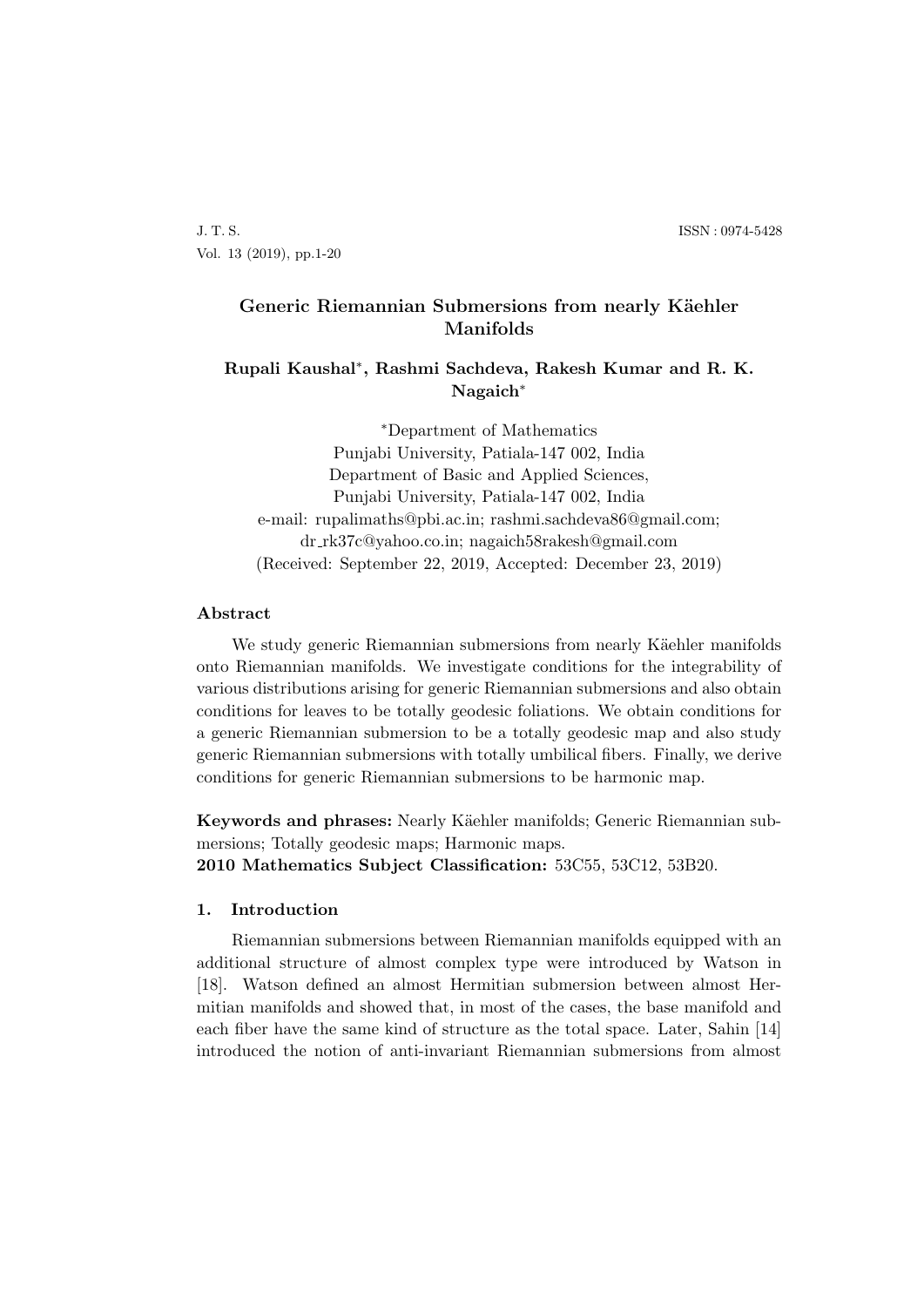Hermitian manifolds onto Riemannian manifolds, where the vertical distribution is anti-invariant under the action of almost complex structure of the total manifold. As a generalization of anti-invariant submersions and almost Hermitian submersions, Sahin [15] introduced the notion of semi-invariant Riemannian submersions from almost Hermitian manifolds onto Riemannian manifolds.

As a generalization of semi-invariant submersions, Ali and Fatima [3] introduced the notion of generic Riemannian submersions from almost Hermitian manifolds onto Riemannian manifolds. Then, Fatima and Ali [6] studied submersion of generic submanifolds of Käehler manifolds onto almost Hermitian manifolds. Later, Akyol [1] studied generic submersions from almost Riemannian product manifolds. Recently, Sayar et al. [17] introduced a new kind of Riemannian submersions, where the fibers are generic submanifolds, in the sense of Ronsse [13] and called such submersions as generic submersions.

A more general and geometrically interesting class of almost Hermitian manifolds is of nearly Käehler manifolds, which is one of the sixteen classes of almost Hermitian manifolds and given by Gray and Hervella in their celebrated paper [8]. The geometrical meaning of nearly Käehler condition is that the geodesics on the manifolds are holomorphically planar curves. Nearly Käehler manifolds were extensively studied by Gray in [7] and a well known example of a non-K¨aehlerian nearly K¨aehler manifold is 6*−*dimensional sphere.

Ali and Fatima [2] studied anti-invariant Riemannian submersions from nearly Käehler manifolds onto Riemannian manifolds. Recently, Rupali et al. [9] studied semi-invariant Riemannian submersions from nearly Käehler manifolds onto Riemannian manifolds. In this paper, we study generic Riemannian submersions from nearly Käehler manifolds onto Riemannian manifolds. We investigate conditions for the integrability of various distributions arising for generic Riemannian submersions and also obtained conditions for leaves to be totally geodesic foliations. We also obtain conditions for generic Riemannian submersion to be a totally geodesic map and to be a harmonic map.

#### **2. Preliminaries**

Let  $(M, g_M, J)$  be an almost Hermitian manifold with a Riemannian metric *g<sup>M</sup>* and an almost complex structure *J* such that

$$
J^2 = -I, \quad g_M(X, Y) = g_M(JX, JY),
$$

for any  $X, Y \in \Gamma(TM)$ . Let  $\nabla$  be the Levi–Civita connection on M with respect to  $g_M$ . If the almost complex structure *J* is parallel with respect to  $\nabla$ , that is,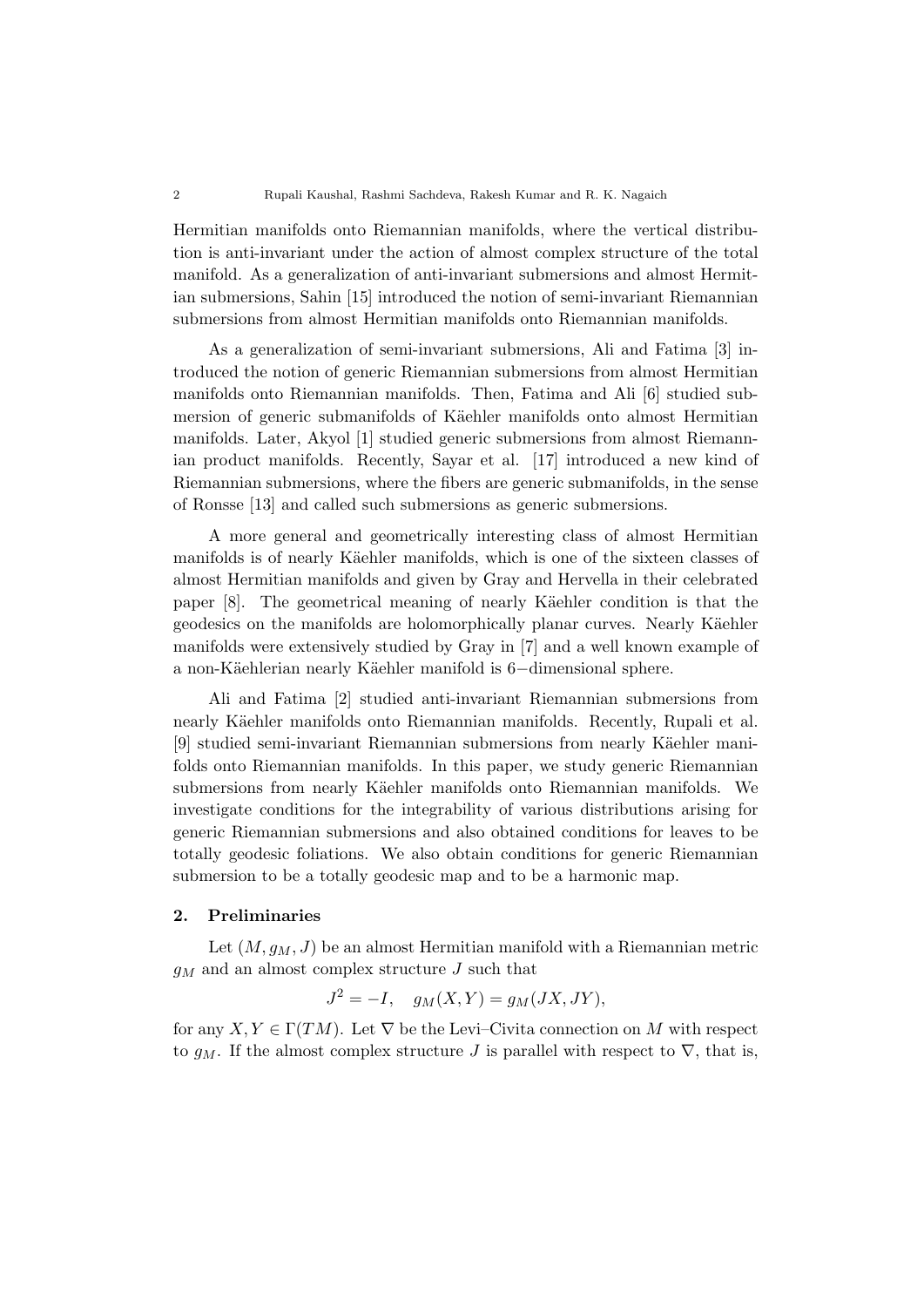$(\nabla \times \mathcal{J})Y = 0$ , then *M* is called a Käehler manifold and if the tensor field  $\nabla J$  is skew-symmetric, that is

$$
(\nabla_X J)Y + (\nabla_Y J)X = 0,\t(2.1)
$$

then  $M$  is called a nearly Käehler manifold.

Let  $(M, g_M)$  and  $(B, g_B)$  be Riemannian manifolds of dimensions m and *n*, respectively, where  $m > n$ . Then, a map  $F : (M, g_M) \to (B, g_B)$  is called a Riemannian submersion [10] if it satisfies the following axioms:

- A1. *F* has maximal rank.
- A2. The differential map *F<sup>∗</sup>* of *F* preserves the scalar product of vectors normal to the fibers.

Here, the fibers  $F^{-1}(y)$ ,  $y \in B$  are  $(m - n)$ *-*dimensional submanifolds of M. A vector field on *M* is called vertical (respectively, horizontal) if it is always tangent (respectively, orthogonal) to the fibers. The vertical distribution of *M* is denoted by  $V_p = (ker F_{*p})$ ,  $p \in M$ , which is always integrable and the orthogonal distribution to  $V_p$  is denoted by  $\mathcal{H}_p = (ker F_{*p})^{\perp}$ , called the horizontal distribution, hence  $TM = V \oplus H$ . A vector field *X* on *M* is called a basic vector field if *X* is horizontal and *F*−related to a vector field  $X_*$  on *B*, that is,  $F_*X_p = X_{*F(p)}$ , for any  $p \in M$ .

Next, we recall the following important lemma from O'Neill [10] for later uses.

**Lemma 2.1.** Let  $F : (M, g_M) \to (B, g_B)$  be a Riemannian submersion between Riemannian manifolds and let  $\nabla$  and  $\overline{\nabla}$  be the Levi–Civita connections of M and *B*, respectively. If *X, Y* are basic vector fields on *M* and are *F−*related to *X∗*, *Y<sup>∗</sup>* respectively, then

- (i)  $g_M(X, Y) = g_B(X_*, Y_*) \circ F$ .
- (ii)  $\mathcal{H}[X, Y]$  is the basic vector field and *F*−related to  $[X_*, Y_*]$ .
- (iii)  $(\nabla_X Y)^{\mathcal{H}}$  is the basic vector field and *F*−related to  $\nabla_{X_*} Y_*$ .
- (iv) For any vertical vector field  $V$ ,  $[X, V]$  is always vertical.

It is known that the geometry of Riemannian submersions is characterized by O'Neill's tensors  $\mathcal T$  and  $\mathcal A$ . For any arbitrary vector fields *U* and *V* on *M*, these tensors are defined as

$$
\mathcal{T}_U V = \mathcal{H} \nabla_{\mathcal{V} U} \mathcal{V} V + \mathcal{V} \nabla_{\mathcal{V} U} \mathcal{H} V, \quad \mathcal{A}_U V = \mathcal{V} \nabla_{\mathcal{H} U} \mathcal{H} V + \mathcal{H} \nabla_{\mathcal{H} U} \mathcal{V} V, \tag{2.2}
$$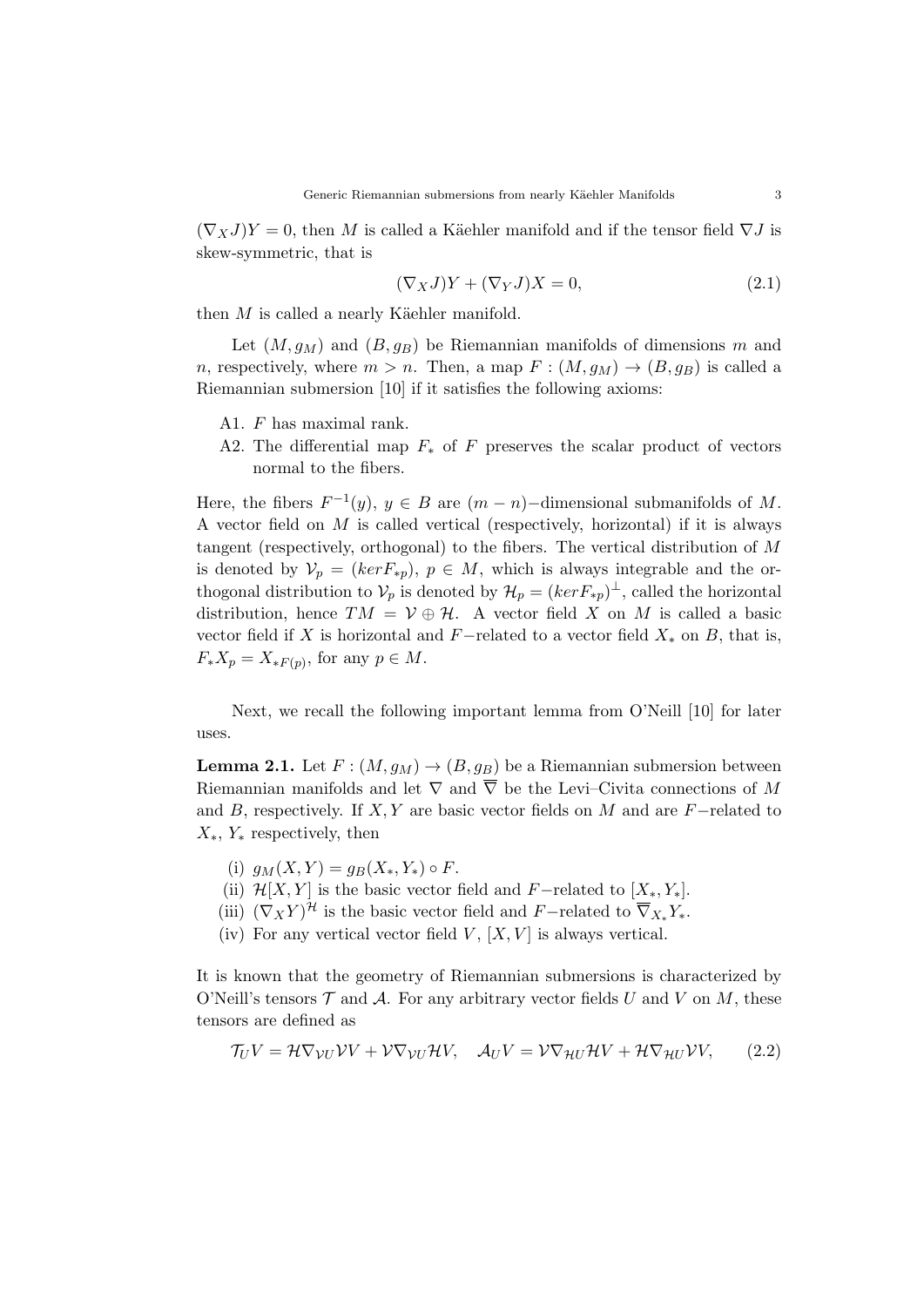where  $\nabla$  is the Levi–Civita connection on *M* with respect to  $q_M$ . It is easy to see that the tensor fields  $\mathcal T$  and  $\mathcal A$  are vertical and horizontal, respectively and satisfy

$$
\mathcal{T}_U V = \mathcal{T}_V U, \quad \forall \ U, V \in \Gamma(ker F_*), \tag{2.3}
$$

$$
\mathcal{A}_X Y = -\mathcal{A}_Y X = \frac{1}{2} \mathcal{V}[X, Y], \quad \forall X, Y \in \Gamma(ker F_*)^{\perp}.
$$
 (2.4)

It should be noted that the tensor  $\mathcal T$  serves as the second fundamental form of the fibers and hence a Riemannian submersion *F* has totally geodesic fibers if and only if  $\mathcal T$  vanishes identically. Moreover, relation in  $(2.4)$ , shows that *A* is necessarily the integrability tensor of the horizontal distribution  $(kerF_*)^{\perp}$ on *M*. Using the definition of these tensors, we have the following important lemma from [10] immediately.

**Lemma 2.2.** Let *X, Y* be horizontal vector fields and *U, V* be vertical vector fields. Then

- (i)  $\nabla_U V = \mathcal{T}_U V + \hat{\nabla}_U V$ ,  $(iii)$   $\nabla_U X = \mathcal{H} \nabla_U X + \mathcal{T}_U X$ (iii)  $\nabla_X U = \mathcal{A}_X U + \mathcal{V} \nabla_X U$ ,
- $(iv)$   $\nabla_X Y = \mathcal{H} \nabla_X Y + \mathcal{A}_X Y$
- 

where  $\hat{\nabla}_U V = \mathcal{V}(\nabla_U V)$ . If *X* is basic then  $\mathcal{H}(\nabla_U X) = \mathcal{A}_X U$ .

Let  $F : (M, g_M) \to (B, g_B)$  be a smooth map between the Riemannian manifolds. Then, the differential  $F_*$  of  $F$  can be viewed as a section of the bundle  $Hom(TM, F^{-1}(TB))$  of M, where  $F^{-1}(TB)$  is the pullback bundle with fibres  $(F^{-1}(TB))_p = T_{F(p)}B$ ,  $p \in M$ .  $Hom(TM, F^{-1}(TB))$  has connection  $\nabla^F$  induced from the Levi–Civita connection *∇* of *M* and a pull back connection. Then, the second fundamental form  $(\nabla F_*)$  of *F* is given by

$$
(\nabla F_*)(X, Y) = \nabla_X^F F_*(Y) - F_*(\nabla_X Y), \tag{2.5}
$$

for any  $X, Y \in \Gamma(TM)$ . It should be noted that the second fundamental form is always symmetric. Further, the smooth map *F* is said to be harmonic if *trace*( $\nabla F_*$ ) = 0. The tension field  $\tau(F)$  of *F* is the section of  $\Gamma(F^{-1}(TB))$  and given by

$$
\tau(F) = div F_* = \sum_{i=1}^{m} (\nabla F_*)(e_i, e_i), \qquad (2.6)
$$

where  $\{e_1, \ldots, e_m\}$  is the orthonormal frame on *M* then *F* is harmonic if and only if  $\tau(F) = 0$ , for more details, see [4].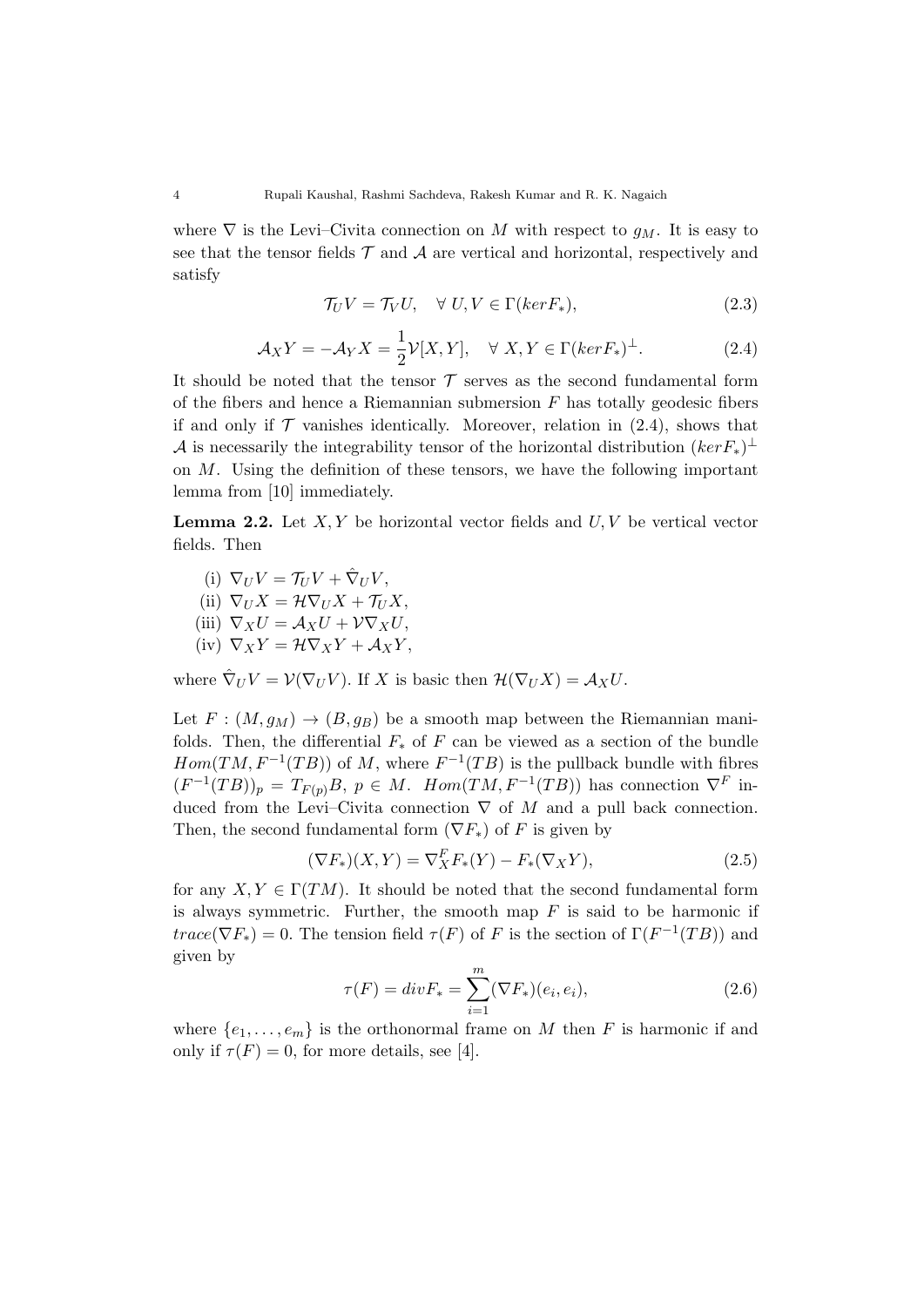### **3. Generic Riemannian Submersions**

Let *N* be a real submanifold of an almost Hermitian manifold  $(M, g<sub>M</sub>, J)$ and let  $\mathcal{D}_p = T_p M \cap J T_p M$ ,  $p \in N$ , be the maximal complex subspace of the tangent space  $T_pM$  which is contained in  $T_pN$ . If the dimension of  $\mathcal{D}_p$  is constant along *N* and it defines a differentiable distribution on *N*, then *N* is called a generic submanifold of M, for details, see [5]. Here, the distribution  $\mathcal{D}_p$ on *N* is called the holomorphic distribution. A generic submanifold is said to be a purely real submanifold if  $\mathcal{D}_p = \{0\}$ . Denote the orthogonal complementary distribution to *D* in *TN* by  $\mathcal{D}^{\perp}$ , known as the purely real distribution and satisfies  $\mathcal{D}_p \perp \mathcal{D}_p^{\perp}$ ,  $\mathcal{D}_p^{\perp} \cap J\mathcal{D}_p^{\perp} = \{0\}$ . Therefore, for any vector field X tangent to *N*, we put  $JX = tX + fX$ , where  $tX$  and  $fX$  are the tangential and normal components of *JX*, respectively. Further, for a generic submanifold, we have following important observations:

$$
t\mathcal{D} = \mathcal{D}, \quad f\mathcal{D} = \{0\}, \quad t\mathcal{D}_p^{\perp} \subset \mathcal{D}_p^{\perp}, \quad f\mathcal{D}_p^{\perp} \subset T^{\perp}N. \tag{3.1}
$$

**Definition 3.1.** [3]. Let  $F : (M, g_M, J) \rightarrow (B, g_B)$  be a Riemannian submersion from an almost Hermitian manifold onto a Riemannian manifold. Then the Riemannian submersion *F* is called a generic Riemannian submersion if there is a distribution *D ⊂* Γ(*kerF∗*) such that

$$
(ker F_*) = \mathcal{D} \oplus \mathcal{D}^{\perp}, \quad J\mathcal{D} = \mathcal{D}, \tag{3.2}
$$

where  $\mathcal{D}^{\perp}$  is the orthogonal complementary of  $\mathcal D$  in (*kerF*<sub>\*</sub>), and is called a purely real distribution on the fibers of the submersion *F*.

It is well known that the vertical distribution (*kerF∗*) is always integrable. Hence, above definition implies that the integral manifolds (fibers)  $\pi^{-1}(q)$ ,  $q \in B$ of (*kerF∗*) are generic submanifolds of *M*.

From the definition of generic Riemannian submersions, it is obvious that for any  $U \in \Gamma(ker F_*)$ , we can write

$$
JU = \phi U + \omega U,\tag{3.3}
$$

where  $\phi U \in \Gamma(kerF_*)$  and  $\omega U \in \Gamma(kerF_*)^{\perp}$ . From (3.1), it is clear that  $\omega \mathcal{D} =$  $\{0\}$  and  $\omega \mathcal{D}^{\perp} \in \Gamma(kerF_*)^{\perp}$ . Denote the complementary distribution to  $\omega \mathcal{D}^{\perp}$  in  $(kerF_*)^{\perp}$  by  $\mu$  then we get  $(kerF_*)^{\perp} = \omega \mathcal{D}^{\perp} \oplus \mu$ , and that  $\mu$  is invariant under *J*. Thus, for  $X \in \Gamma(ker F_*)^{\perp}$ , we can write

$$
JX = \mathcal{B}X + \mathcal{C}X,\tag{3.4}
$$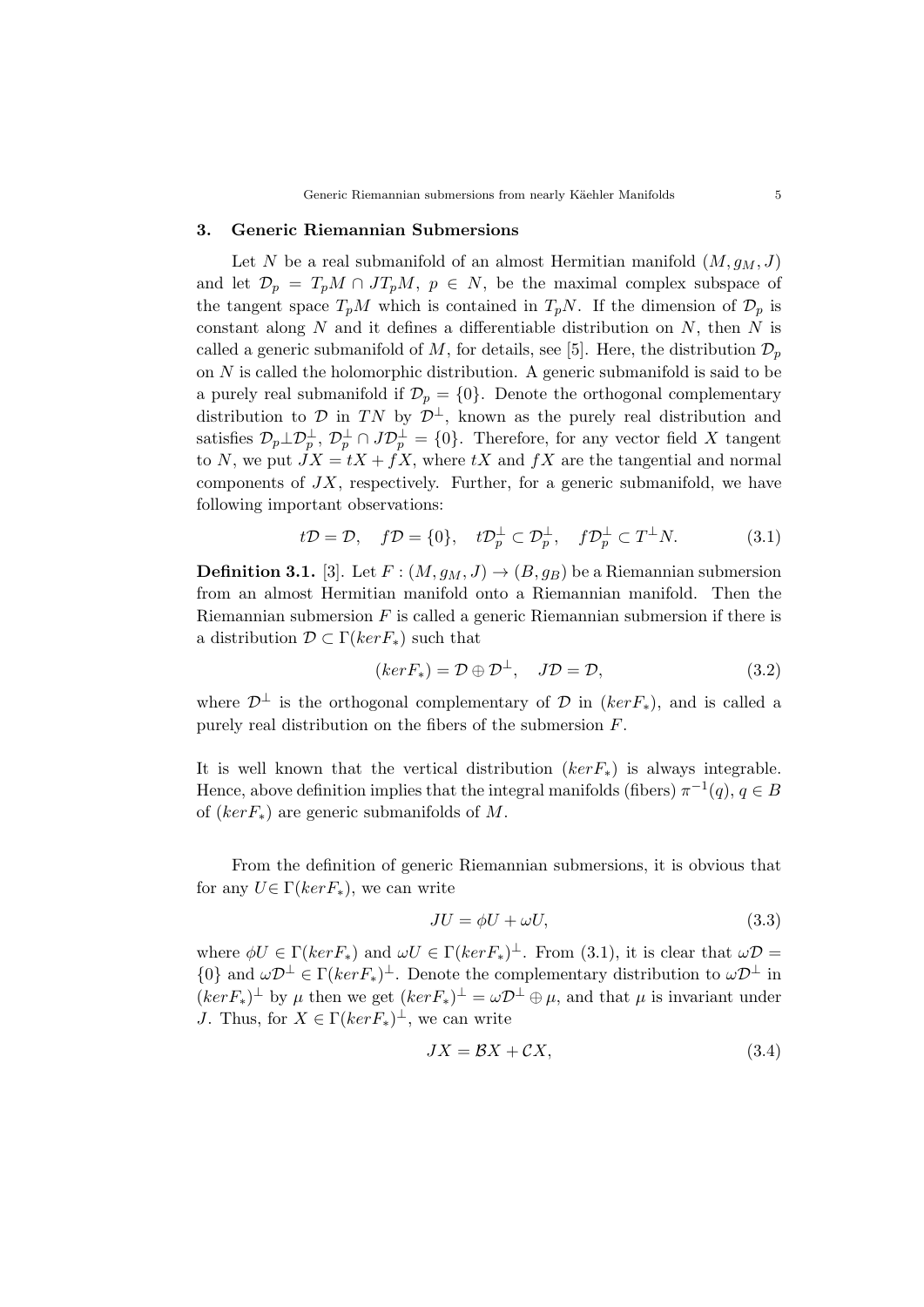where  $\mathcal{B}X \in \Gamma(\mathcal{D}^{\perp})$  and  $\mathcal{C}X \in \Gamma(\mu)$ .

**Example 1.** Let  $(\mathbb{R}^8, J, g_1)$  be an almost Hermitian manifold endowed with an *almost complex structure*  $(J, g_1)$  *and given by*  $g_1 = dx_1^2 + dx_2^2 + dx_3^2 + dx_4^2 + dx_5^2 +$  $dx_6^2 + dx_7^2 + dx_8^2$ ,  $J(x_1, x_2, x_3, x_4, x_5, x_6, x_7, x_8) = (-x_2, x_1, -x_4, x_3, -x_6,$  $(x_5, -x_8, x_7)$ *.* Let  $(\mathbb{R}^4, g_2)$  be a Riemannian manifold endowed with metric  $g_2 =$  $dy_1^2 + dy_2^2 + dy_3^2 + dy_4^2$  and  $F : (\mathbb{R}^8, J, g_1) \rightarrow (\mathbb{R}^4, g_2)$  be a map defined by  $F(x_1, x_2, x_3, x_4, x_5, x_6, x_7, x_8) = \left(\frac{x_1 + x_3}{\sqrt{2}}\right)$  $\frac{x_3}{2}, \frac{x_2+x_4}{\sqrt{2}}$  $\frac{2x_4}{2}$ , sin  $\alpha x_5 + \cos \alpha x_7$ , sin  $\alpha x_6 - \cos \alpha x_8$ ). *Then, by straightforward calculations*

$$
(ker F_*) = span \Big\{ X_1 = \partial x_1 - \partial x_3, X_2 = \partial x_2 - \partial x_4,
$$
  

$$
X_3 = \cos \alpha \partial x_5 - \sin \alpha \partial x_7, X_4 = \cos \alpha \partial x_6 + \sin \alpha \partial x_8 \Big\}.
$$

*Clearly,*  $JX_1 = X_2$  *therefore*  $\mathcal{D} = span\{X_1, X_2\}$  *and*  $\mathcal{D}^\perp$  *is a slant distribution with slant angle* 2*α therefore it is a purely real distribution. Moreover*

$$
(ker F_*)^{\perp} = span\Big\{Z_1 = \partial x_1 + \partial x_3, Z_2 = \partial x_2 + \partial x_4,
$$
  

$$
Z_3 = \sin \alpha \partial x_5 + \cos \alpha \partial x_7, Z_4 = \sin \alpha \partial x_6 - \cos \alpha \partial x_8\Big\}.
$$

*Since*  $JZ_1 = -Z_2$  *therefore*  $\mu = span\{Z_1, Z_2\}$  *and invariant with respect to J. Furthermore, we derive*  $F_*Z_1 = \sqrt{2\partial y_1}$ ,  $F_*Z_2 = \sqrt{2\partial y_2}$ ,  $F_*Z_3 = \partial y_3$  and  $F_* Z_4 = \partial y_4$  *such that* 

$$
g_1(Z_1, Z_1) = 2 = g_2(F_*Z_1, F_*Z_1), \quad g_1(Z_2, Z_2) = 2 = g_2(F_*Z_2, F_*Z_2),
$$

$$
g_1(Z_3, Z_3) = 1 = g_2(F_*Z_3, F_*Z_3), \quad g_1(Z_4, Z_4) = 1 = g_2(F_*Z_4, F_*Z_4).
$$

*Hence, F is a proper generic Riemannian submersion from an almost Hermitian manifold onto a Riemannian manifold.*

**Example 2.** Let  $F : (\mathbb{R}^8, J, g_1) \to (\mathbb{R}^4, g_2)$  be a map defined by

$$
F(x_1, x_2, x_3, x_4, x_5, x_6, x_7, x_8) = \left(\frac{x_2 - x_3}{\sqrt{2}}, x_4, x_5, x_6\right),
$$

where  $(\mathbb{R}^8, J, g_1)$  and  $(\mathbb{R}^4, g_2)$  defined as in above example. Then, by straightfor*ward calculations*

$$
(ker F_*) = span \Big\{ X_1 = \partial x_1, X_2 = \partial x_2 + \partial x_3, X_3 = \partial x_7, X_4 = \partial x_8 \Big\}.
$$

*Clearly,*  $\mathcal{D} = span\{X_3, X_4\}$  and  $\mathcal{D}^\perp$  *is a slant distribution with slant angle*  $\frac{\pi}{4}$ *therefore it is a purely real distribution. Moreover*

$$
(ker F_*)^{\perp} = span \Big\{ Z_1 = \partial x_2 - \partial x_3, Z_2 = \partial x_4, Z_3 = \partial x_5, Z_4 = \partial x_6 \Big\}.
$$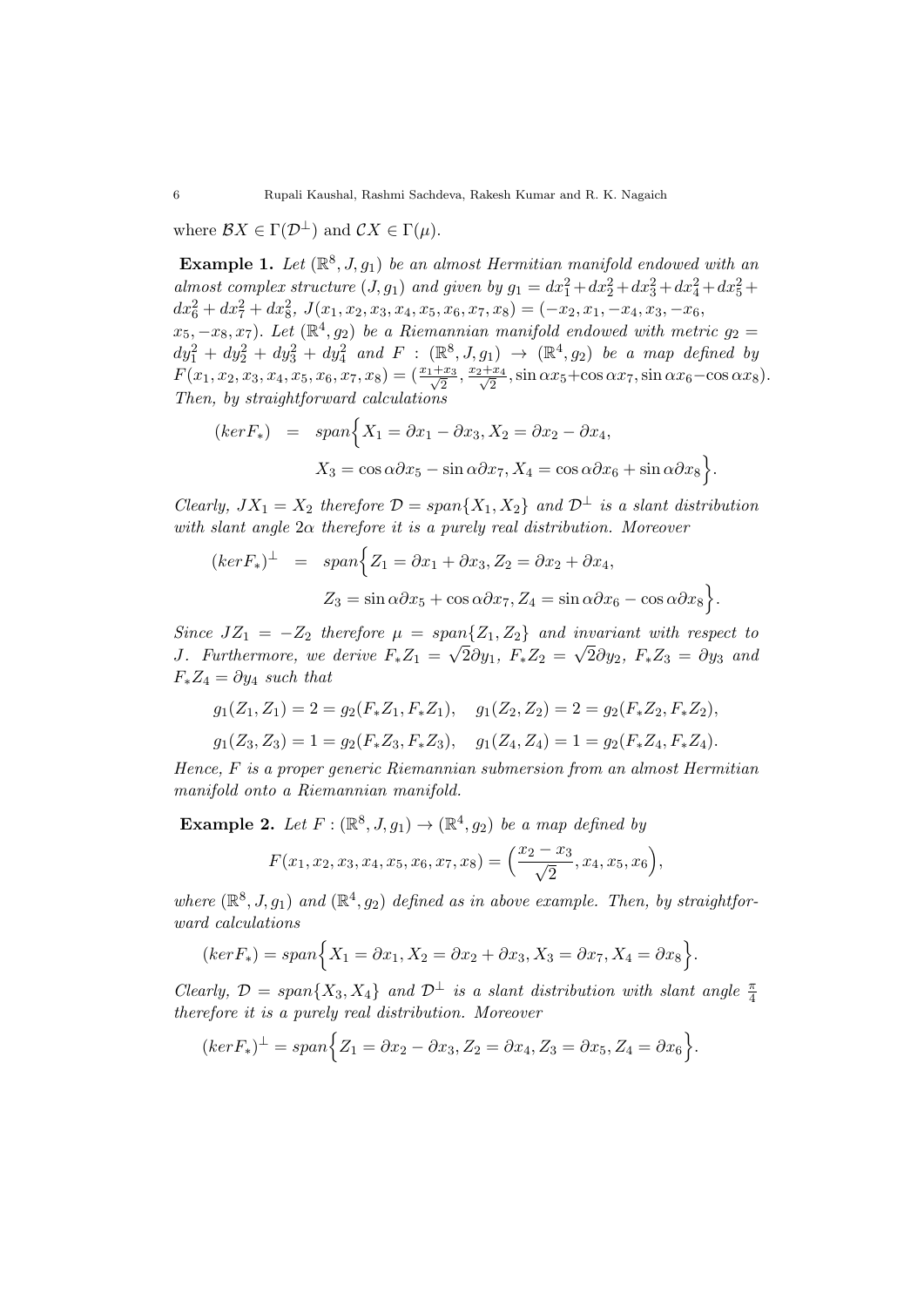*where*  $\mu = span\{Z_3, Z_4\}$ *. Furthermore, we derive*  $F_*Z_1 =$ *√* 2*∂y*1*, F∗Z*<sup>2</sup> = *∂y*2*,*  $F_* Z_3 = \partial y_3$  *and*  $F_* Z_4 = \partial y_4$  *such that* 

$$
g_1(Z_1, Z_1) = 2 = g_2(F_*Z_1, F_*Z_1), \quad g_1(Z_2, Z_2) = 1 = g_2(F_*Z_2, F_*Z_2),
$$

$$
g_1(Z_3, Z_3) = 1 = g_2(F_*Z_3, F_*Z_3), \quad g_1(Z_4, Z_4) = 1 = g_2(F_*Z_4, F_*Z_4).
$$

*Hence, F is a proper generic Riemannian submersion from an almost Hermitian manifold onto a Riemannian manifold.*

**Example 3.** *Every semi-invariant submersion* [15] *is a generic Riemannian submersion with a totally real distribution*  $\mathcal{D}^{\perp}$ *.* 

**Example 4.** *Every slant submersion* [16] *is a generic Riemannian submersion with*  $\mathcal{D} = \{0\}$  *and slant distribution*  $\mathcal{D}^{\perp}$ *.* 

**Example 5.** *Every semi-slant submersion* [11] *is a generic Riemannian submersion with slant distribution*  $\mathcal{D}^{\perp}$ *.* 

Next, from  $(3.1)$ – $(3.4)$ , we get the following lemma immediately for later use.

**Lemma 3.2.** Let  $F : (M, g_M, J) \rightarrow (B, g_B)$  be a generic Riemannian submersion from an almost Hermitian manifold onto a Riemannian manifold. Then

(i) 
$$
\phi \mathcal{D} = \mathcal{D}
$$
,  $\phi \mathcal{D}^{\perp} \subset \mathcal{D}^{\perp}$ ,  $\mathcal{B}(ker F_*)^{\perp} = \mathcal{D}^{\perp}$ .  
\n(ii)  $\phi^2 + \mathcal{B}\omega = -id$ ,  $C^2 + \omega\mathcal{B} = -id$ ,  $\omega\phi + \mathcal{C}\omega = 0$ ,  $\mathcal{B}\mathcal{C} + \phi\mathcal{B} = 0$ .

For any arbitrary tangent vector fields *U* and *V* on *M*, we set

$$
(\nabla_U J)V = \mathcal{P}_U V + \mathcal{Q}_U V,\tag{3.5}
$$

where  $\mathcal{P}_U V$  (respectively,  $\mathcal{Q}_U V$ ) denotes the horizontal (respectively, vertical) part of  $(\nabla_U J)V$ . Clearly, if *M* is a Käehler manifold then  $\mathcal{P} = \mathcal{Q} = 0$ . and if *M* is a nearly Käehler manifold then  $P$  and  $Q$  satisfy

$$
\mathcal{P}_U V = -\mathcal{P}_V U, \quad \mathcal{Q}_U V = -\mathcal{Q}_V U. \tag{3.6}
$$

Hence, from the Lemma 2.2 and (3.3), (3.4), we derive covariant derivative of  $\phi$ ,  $\omega$ ,  $\beta$  and  $\beta$  as below:

**Theorem 3.3.** Let  $F : (M, q_M, J) \rightarrow (B, q_B)$  be a generic Riemannian submersion from a nearly Käehler manifold onto a Riemannian manifold. Then

$$
(\nabla_U \phi)V = \mathcal{B}\mathcal{T}_U V - \mathcal{T}_U \omega V + \mathcal{Q}_U V,\tag{3.7}
$$

$$
(\nabla_U \omega)V = \mathcal{C}\mathcal{T}_U V - \mathcal{T}_U \phi V + \mathcal{P}_U V,\tag{3.8}
$$

$$
(\nabla_U \mathcal{B})X = \phi \mathcal{T}_U X - \mathcal{T}_U \mathcal{C} X + \mathcal{Q}_U X,
$$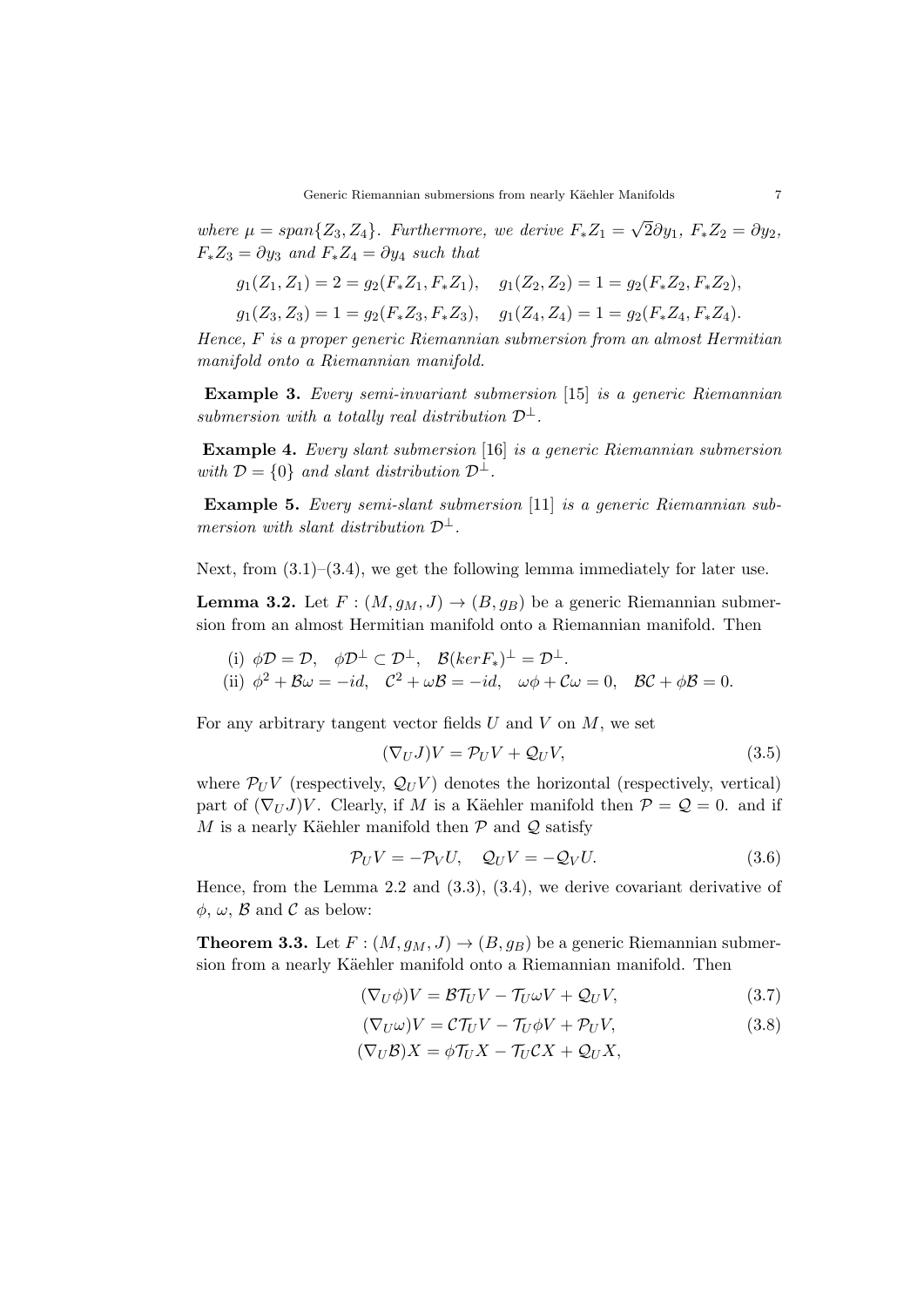$$
(\nabla_U \mathcal{C})X = \omega \mathcal{T}_U X - \mathcal{T}_U \mathcal{B} X + \mathcal{P}_U X,
$$

where

$$
(\nabla_U \phi)V = \hat{\nabla}_U \phi V - \phi \hat{\nabla}_U V, \quad (\nabla_U \omega)V = \mathcal{H} \nabla_U \omega V - \omega \hat{\nabla}_U V,
$$
(3.9)  

$$
(\nabla_U \mathcal{B})X = \mathcal{V} \nabla_U \mathcal{B}X - \mathcal{B} \mathcal{H} \nabla_U X, \quad (\nabla_U \mathcal{C})X = \mathcal{H} \nabla_U \mathcal{C}X - \mathcal{C} \mathcal{H} \nabla_U X,
$$

for any  $U, V \in \Gamma(ker F_*)$  and  $X \in \Gamma(ker F_*)^{\perp}$ .

**Lemma 3.4.** Let  $F : (M, g_M, J) \rightarrow (B, g_B)$  be a generic Riemannian submersion from a nearly Käehler manifold onto a Riemannian manifold. Then

$$
\begin{cases}\n\mathcal{B}\mathcal{T}_{U}V + \phi V\nabla_{U}V = V\nabla_{U}\phi V + \mathcal{T}_{U}\omega V + \mathcal{Q}_{V}U, \\
\mathcal{C}\mathcal{T}_{U}V + \omega V\nabla_{U}V = \mathcal{T}_{U}\phi V + \mathcal{H}\nabla_{U}\omega V + \mathcal{P}_{V}U,\n\end{cases}
$$
\n(3.10)

$$
\begin{cases}\n\mathcal{B} \mathcal{H} \nabla_X Y + \phi \mathcal{A}_X Y = \mathcal{V} \nabla_X \mathcal{B} Y + \mathcal{A}_X \mathcal{C} Y + \mathcal{Q}_Y X, \\
\mathcal{C} \mathcal{H} \nabla_X Y + \omega \mathcal{A}_X Y = \mathcal{A}_X \mathcal{B} Y + \mathcal{H} \nabla_X \mathcal{C} Y + \mathcal{P}_Y X,\n\end{cases} (3.11)
$$

$$
\begin{cases}\n\mathcal{B}\mathcal{A}_X V + \phi \mathcal{V} \nabla_X V = \mathcal{V} \nabla_X \phi V + \mathcal{A}_X \omega V + \mathcal{Q}_V X, \\
\mathcal{C}\mathcal{A}_X V + \omega \mathcal{V} \nabla_X V = \mathcal{A}_X \phi V + \mathcal{H} \nabla_X \omega V + \mathcal{P}_V X,\n\end{cases}
$$
\n(3.12)

for any  $X, Y \in \Gamma(ker F_*)^{\perp}$  and  $U, V \in \Gamma(ker F_*)$ .

**Proof.** Let  $U, V \in \Gamma(kerF_*)$  then from (2.1), we have  $J\nabla_U V = \nabla_U JV + \nabla_U J \nabla_U V = \nabla_U J \nabla_U V$  $(\nabla_V J)U$ . Using the Lemma 2.2 with (3.3)–(3.5), we get

$$
\mathcal{B}\mathcal{T}_{U}V + \mathcal{C}\mathcal{T}_{U}V + \phi V\nabla_{U}V + \omega V\nabla_{U}V = \mathcal{T}_{U}\phi V + V\nabla_{U}\phi V \n+ \mathcal{H}(\nabla_{U}\omega V) + \mathcal{T}_{U}\omega V + \mathcal{P}_{V}U + \mathcal{Q}_{V}U.
$$

On comparing the vertical and horizontal parts of the last expression, we obtain (3.10). Analogously, for  $X, Y \in \Gamma(ker F_*)^{\perp}$  and  $U \in \Gamma(ker F_*)$ , we derive (3.11) and (3.12).

**Corollary 3.5.** Take  $U \in \Gamma(ker F_*)$ ,  $V \in \Gamma(\mathcal{D})$  and  $\xi \in \Gamma(\mu)$  in  $(3.10)_2$  then it follows that

$$
g_M(\mathcal{CT}_U V,\xi)=g_M(\mathcal{T}_U \phi V,\xi)+g_M(\mathcal{P}_V U,\xi),
$$

this, further implies that

$$
g_M((\mathcal{T}_U J)V,\xi) = g_M(\mathcal{P}_U V,\xi).
$$

Similarly, for  $X \in \Gamma(ker F_*)^{\perp}$ ,  $Y \in \Gamma(\mu)$  and  $U \in \Gamma(\mathcal{D})$ , from  $(3.11)_1$ , we derive

$$
g_M((\mathcal{A}_XJ)Y,U) = g_M(\mathcal{Q}_XY,U).
$$

For  $X \in \Gamma(ker F_*)^{\perp}$ ,  $Y, Z \in \Gamma(\omega \mathcal{D}^{\perp})$ , from  $(3.11)_2$ , we obtain

$$
g_M((\mathcal{A}_XJ)Y,Z)=g_M(\mathcal{P}_XY,Z).
$$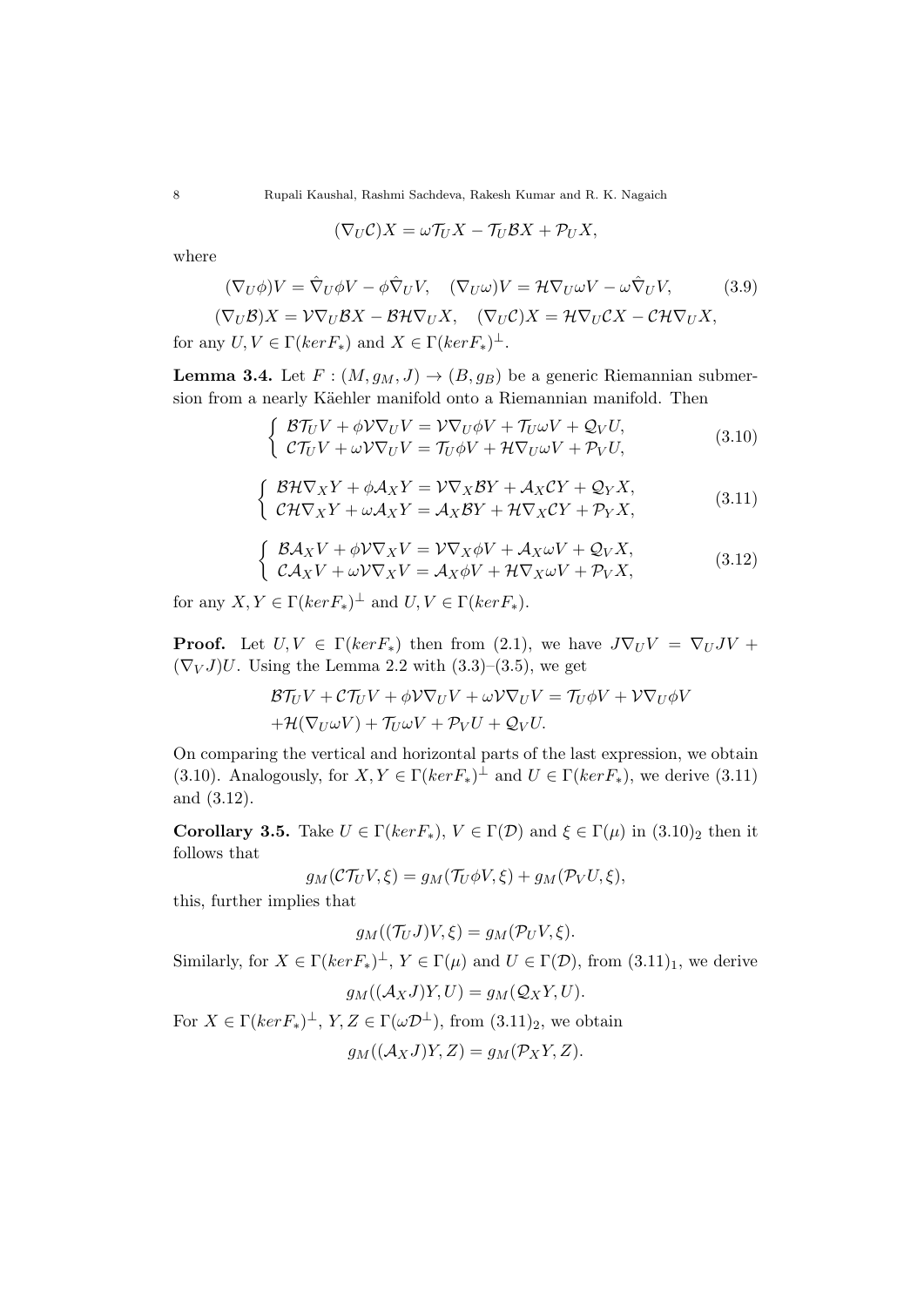For  $X \in \Gamma(ker F_*)^{\perp}$ ,  $Y \in \Gamma(\mu)$  and  $V \in \Gamma(\mathcal{D})$ , from  $(3.12)_2$ , we get

$$
g_M((\mathcal{A}_X J)V, Y) = g_M(\mathcal{P}_X V, Y).
$$

**Theorem 3.6.** Let  $F : (M, g_M, J) \rightarrow (B, g_B)$  be a generic Riemannian submersion from a nearly Käehler manifold onto a Riemannian manifold. Then the distribution *D* defines a totally geodesic foliation in *M* if and only if

$$
\mathcal{V}\nabla_U\phi V - \mathcal{Q}_U V \in \Gamma(\mathcal{D}), \quad \mathcal{T}_U\phi V - \mathcal{P}_U V \in \Gamma(\mu),
$$

for any  $U, V \in \Gamma(\mathcal{D})$ .

**Proof.** Let  $U, V \in \Gamma(\mathcal{D})$  then using the Lemma 2.2 with (2.1) and (3.5), we derive

$$
\nabla_U V = -J(\mathcal{T}_U \phi V + \mathcal{V} \nabla_U \phi V + \mathcal{P}_V U + \mathcal{Q}_V U).
$$

Take scalar product of last expression with  $W \in \Gamma(\mathcal{D}^{\perp})$ , we get

$$
g_M(\nabla_U V, W) = g_M(V\nabla_U \phi V - \mathcal{Q}_U V, \phi W) + g_M(\mathcal{T}_U \phi V - \mathcal{P}_U V, \omega W), \quad (3.13)
$$

hence the proof is complete.

On interchanging the role of *U*, *V* and subtracting the resulting expression form (3.13) and using (3.6), we obtain the following observation immediately.

**Corollary 3.7.** Let  $F : (M, g_M, J) \rightarrow (B, g_B)$  be a generic Riemannian submersion from a nearly Käehler manifold onto a Riemannian manifold. Then the distribution *D* is integrable if and only if

$$
\mathcal{V}\nabla_U\phi V - \mathcal{V}\nabla_V\phi U - 2\mathcal{Q}_U V \in \Gamma(\mathcal{D}), \quad \mathcal{T}_U\phi V - \mathcal{T}_V\phi U - 2\mathcal{P}_U V \in \Gamma(\mu),
$$

for any  $U, V \in \Gamma(\mathcal{D})$ .

**Theorem 3.8.** Let  $F : (M, g_M, J) \rightarrow (B, g_B)$  be a generic Riemannian submersion from a nearly Käehler manifold onto a Riemannian manifold. Then the distribution  $\mathcal{D}^{\perp}$  defines a totally geodesic foliation in *M* if and only if

 $\mathcal{V}\nabla_U\phi V + \mathcal{T}_U\omega V - \mathcal{Q}_U V \in \Gamma(\mathcal{D}^\perp),$ 

for any  $U, V \in \Gamma(\mathcal{D}^{\perp}).$ 

**Proof.** Let  $U, V \in \Gamma(\mathcal{D}^{\perp})$  then using the Lemma 2.2 with (2.1) and (3.5), we derive

$$
\nabla_U V = -J(\mathcal{T}_U \phi V + \mathcal{V} \nabla_U \phi V + \mathcal{H} \nabla_U \omega V + \mathcal{T}_U \omega V + \mathcal{P}_V U + \mathcal{Q}_V U).
$$

Take scalar product of last expression with  $W \in \Gamma(\mathcal{D})$ , we get

$$
g_M(\nabla_U V, W) = g_M(\mathcal{V} \nabla_U \phi V + \mathcal{T}_U \omega V - \mathcal{Q}_U V, \phi W),
$$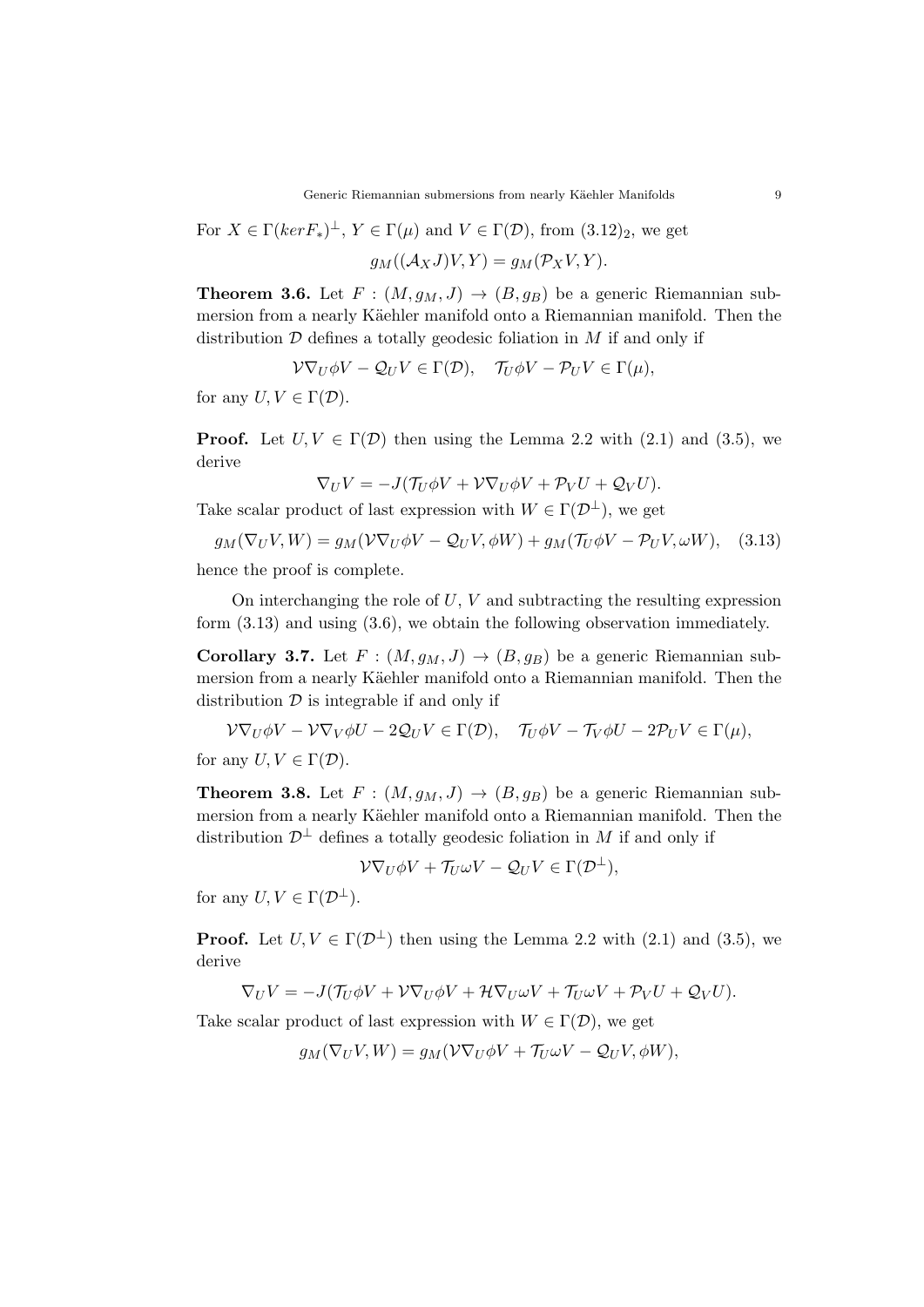hence the proof is complete.

**Corollary 3.9.** Let  $F : (M, g_M, J) \rightarrow (B, g_B)$  be a generic Riemannian submersion from a nearly Käehler manifold onto a Riemannian manifold. Then the distribution  $\mathcal{D}^{\perp}$  is integrable if and only if

$$
\mathcal{V}\nabla_U \phi V - \mathcal{V}\nabla_V \phi U + \mathcal{T}_U \omega V - \mathcal{T}_V \omega U - 2\mathcal{Q}_U V \in \Gamma(\mathcal{D}^{\perp}),
$$

for any  $U, V \in \Gamma(\mathcal{D}^{\perp}).$ 

Now, we recall an important theorem for product structures from [12].

**Theorem 3.10.** Let *g* be a Riemannian metric tensor on the manifold  $\overline{M}$  =  $M \times N$  and assume that the canonical foliations  $\mathcal{D}_M$  and  $\mathcal{D}_N$  intersect perpendicularly everywhere. Then *g* is the metric tensor of:

- (i) a double-twisted product  $M \times_{(f,g)} N$  if and only if  $\mathcal{D}_M$  and  $\mathcal{D}_N$  are totally umbilical foliations,
- (ii) a twisted product  $M \times_f N$  if and only if  $\mathcal{D}_M$  is a totally geodesic foliation and  $\mathcal{D}_N$  is a totally umbilical foliation,
- (iii) a warped product  $M \times_f N$  if and only if  $\mathcal{D}_M$  is a totally geodesic foliation and  $\mathcal{D}_N$  is a spherical foliation, i.e., it is umbilical and its mean curvature vector field is parallel, and
- (iv) a usual product of Riemannian manifolds if and only if  $\mathcal{D}_M$  and  $\mathcal{D}_N$  are totally geodesic foliations.

Thus, from the Theorems 3.6 and 3.8, we have the following assertion immediately.

**Theorem 3.11.** Let  $F : (M, g_M, J) \rightarrow (B, g_B)$  be a generic Riemannian submersion from a nearly Käehler manifold onto a Riemannian manifold. Then fibers of *F* are locally product Riemannian manifolds of the form  $M_{\mathcal{D}} \times M_{\mathcal{D}^{\perp}}$ , where  $M_{\mathcal{D}}$  and  $M_{\mathcal{D}^{\perp}}$  are integral manifolds of the vertical distribution (*kerF*<sub>*\**</sub>) if and only if

$$
\mathcal{V}\nabla_U \phi V - \mathcal{Q}_U V \in \Gamma(\mathcal{D}), \quad \mathcal{T}_U \phi V - \mathcal{P}_U V \in \Gamma(\mu), \tag{3.14}
$$

and

$$
\mathcal{V}\nabla_W \phi Z + \mathcal{T}_W \omega Z - \mathcal{Q}_W Z \in \Gamma(\mathcal{D}^\perp),\tag{3.15}
$$

for any  $U, V \in \Gamma(\mathcal{D})$ ,  $W, Z \in \Gamma(\mathcal{D}^{\perp})$ .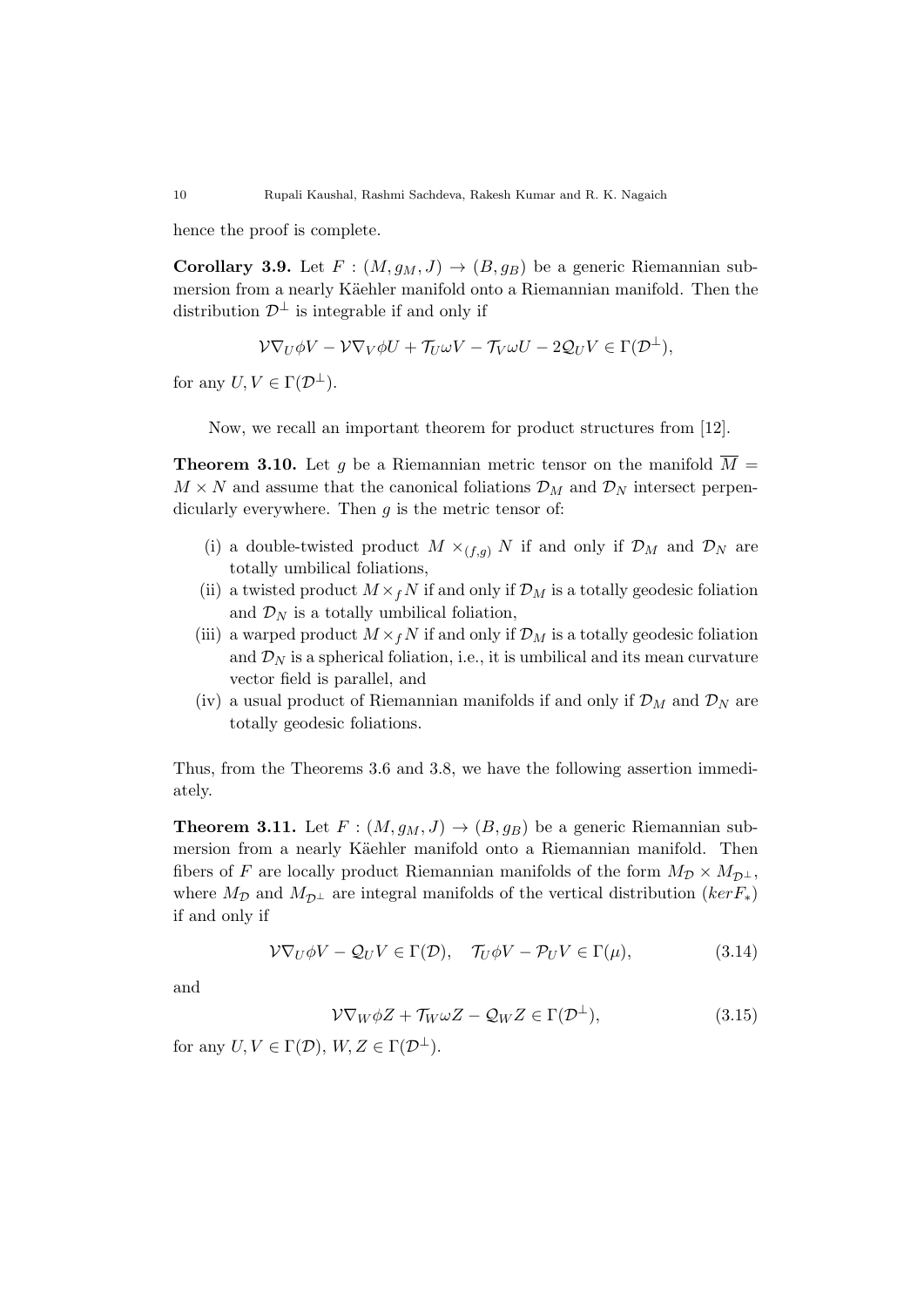**Theorem 3.12.** Let  $F : (M, g_M, J) \rightarrow (B, g_B)$  be a generic Riemannian submersion from a nearly Käehler manifold onto a Riemannian manifold. Then the horizontal distribution (*kerF∗*) *⊥* defines a totally geodesic foliation in *M* if and only if

$$
\mathcal{A}_X \mathcal{B}Y + \mathcal{H} \nabla_X \mathcal{C}Y - \mathcal{P}_X Y \in \Gamma(\mu), \quad \mathcal{V} \nabla_X \mathcal{B}Y + \mathcal{A}_X \mathcal{C}Y - \mathcal{Q}_X Y = 0, \quad (3.16)
$$

for any  $X, Y \in \Gamma(ker F_*)^{\perp}$ .

**Proof.** For any for any  $X, Y \in \Gamma(ker F_*)^{\perp}$ , we have

$$
\nabla_X Y = -J(\mathcal{A}_X \mathcal{B} Y + \mathcal{V} \nabla_X \mathcal{B} Y + \mathcal{H} \nabla_X \mathcal{C} Y + \mathcal{A}_X \mathcal{C} Y + \mathcal{P}_Y X + \mathcal{Q}_Y X).
$$

On taking scalar product of last expression with  $U \in \Gamma(ker F_{*})$ , the proof is complete.

It is known that for a Riemannian submersion, the vertical distribution (*kerF∗*) is always integrable and the horizontal distribution (*kerF∗*) is not always integrable. Therefore, from the above Theorem 3.12, we obtain necessary and sufficient conditions for the horizontal distribution to be integrable.

**Corollary 3.13.** Let  $F : (M, g_M, J) \rightarrow (B, g_B)$  be a generic Riemannian submersion from a nearly Käehler manifold onto a Riemannian manifold. Then, the horizontal distribution  $(ker F_*)^{\perp}$  is integrable if and only if

$$
\mathcal{A}_X \mathcal{B}Y - \mathcal{A}_Y \mathcal{B}X + \mathcal{H} \nabla_X \mathcal{C}Y - \mathcal{H} \nabla_Y \mathcal{C}X - 2\mathcal{P}_X Y \in \Gamma(\mu),
$$
  

$$
\mathcal{V} \nabla_X \mathcal{B}Y - \mathcal{V} \nabla_Y \mathcal{B}X + \mathcal{A}_X \mathcal{C}Y - \mathcal{A}_Y \mathcal{C}X - 2\mathcal{Q}_X Y = 0,
$$

for any  $X, Y \in \Gamma(ker F_*)^{\perp}$ .

**Theorem 3.14.** Let  $F : (M, g_M, J) \rightarrow (B, g_B)$  be a generic Riemannian submersion from a nearly Käehler manifold onto a Riemannian manifold. Then, the vertical distribution (*kerF∗*) defines a totally geodesic foliation in *M* if and only if

$$
\mathcal{T}_U \phi V + \mathcal{H} \nabla_U \omega V - \mathcal{P}_U V \in \Gamma(\omega \mathcal{D}^\perp),\tag{3.17}
$$

$$
\mathcal{V}\nabla_U \phi V + \mathcal{T}_U \omega V - \mathcal{Q}_U V \in \Gamma(\mathcal{D}),\tag{3.18}
$$

for any  $U, V \in \Gamma(ker F_{*})$ .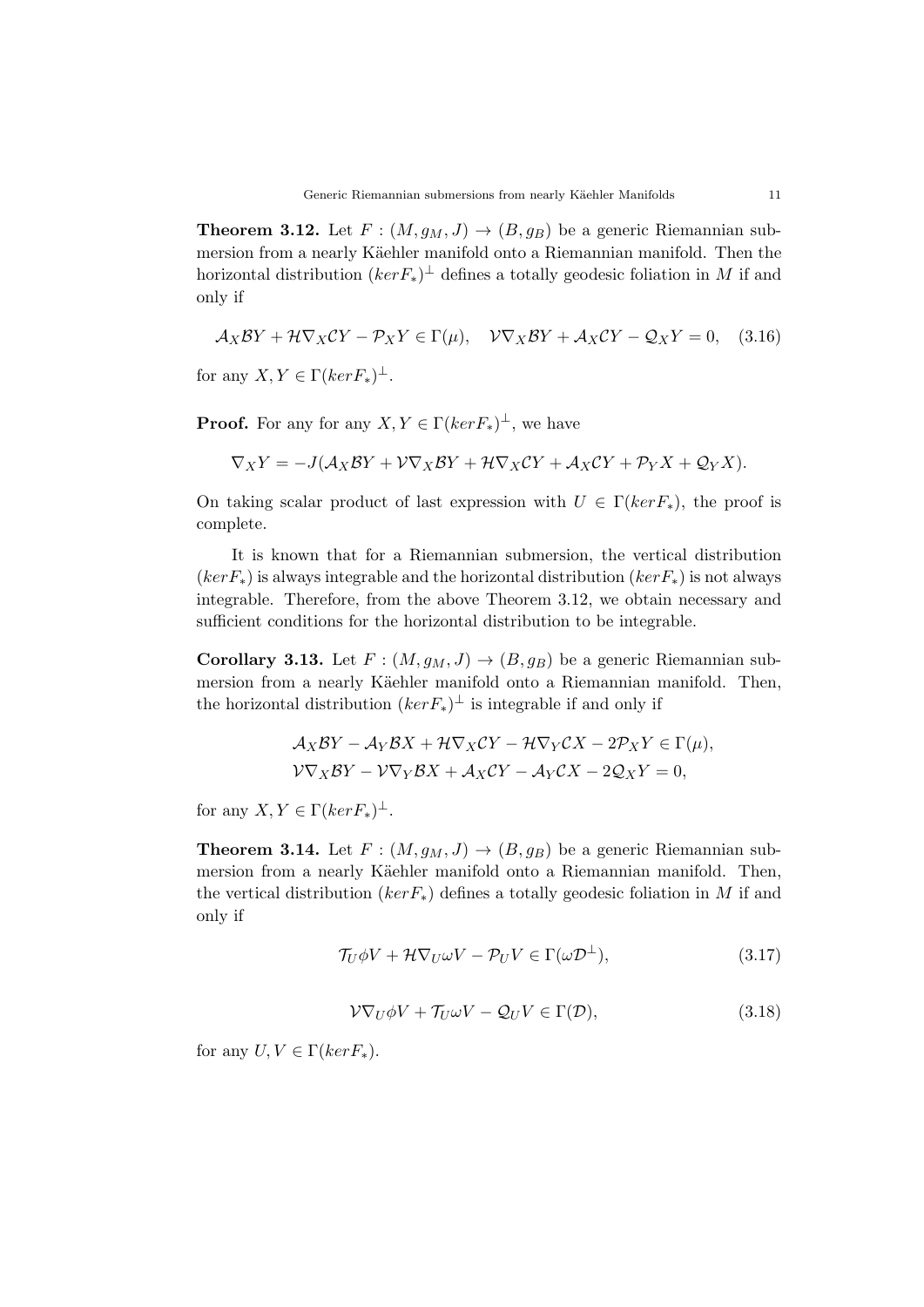**Proof.** Let  $U, V \in \Gamma(ker F_{*})$ , then using the Lemma 2.2 with (2.1) and (3.5), we obtain

$$
\nabla_U V = -J(\mathcal{T}_U \phi V + \mathcal{V} \nabla_U \phi V + \mathcal{H} \nabla_U \omega V + \mathcal{T}_U \omega V + \mathcal{P}_V U + \mathcal{Q}_V U)
$$
  
= 
$$
-\{\mathcal{B}(\mathcal{T}_U \phi V + \mathcal{H} \nabla_U \omega V + \mathcal{P}_V U) + \phi(\mathcal{V} \nabla_U \phi V + \mathcal{T}_U \omega V + \mathcal{Q}_V U)\}
$$
  

$$
-\{\mathcal{C}(\mathcal{T}_U \phi V + \mathcal{H} \nabla_U \omega V + \mathcal{P}_V U) + \omega(\mathcal{V} \nabla_U \phi V + \mathcal{T}_U \omega V + \mathcal{Q}_V U)\}.
$$

Hence, the vertical distribution (*kerF∗*) defines a totally geodesic foliation in *M* if and only if

$$
\mathcal{C}(\mathcal{T}_U \phi V + \mathcal{H} \nabla_U \omega V + \mathcal{P}_V U) = 0, \quad \omega(\mathcal{V} \nabla_U \phi V + \mathcal{T}_U \omega V + \mathcal{Q}_V U) = 0,
$$

thus, the proof is complete. Thus, from the Theorems 3.6, 3.8, 3.12 and 3.14, we have following observations:

**Corollary 3.15.** Let  $F : (M, g_M, J) \to (B, g_B)$  be a generic Riemannian submersion from a nearly Käehler manifold onto a Riemannian manifold. Then, the total space  $M$  of generic Riemannian submersion  $F$  is a locally product Riemannian manifold of the form  $M_{\mathcal{D}} \times M_{\mathcal{D}^{\perp}} \times M_{(ker F_{*})^{\perp}}$  if and only if the expressions in (3.14)–(3.16) hold, where  $M_{\mathcal{D}}$ ,  $M_{\mathcal{D}^{\perp}}$  and  $M_{(kerF_*)^{\perp}}$  are integral manifolds of  $(ker F_*)$  and  $(ker F_*)^{\perp}$ , respectively.

**Corollary 3.16.** Let  $F : (M, g_M, J) \to (B, g_B)$  be a generic Riemannian submersion from a nearly Käehler manifold onto a Riemannian manifold. Then, the total space *M* of generic Riemannian submersion *F* is a locally product Riemannian manifold of the form  $M_{(kerF_*)} \times M_{(kerF_*)^{\perp}}$  if and only if the expressions in  $(3.16)$ – $(3.18)$  hold, where  $M_{(kerF_*)}$  and  $M_{(kerF_*)\perp}$  are integral manifolds of  $(ker F_*)$  and  $(ker F_*)^{\perp}$ , respectively.

Let  $F: (M, g_M) \to (B, g_B)$  be a smooth map between Riemannian manifolds. If *F* maps every geodesic in the total manifold into a geodesic in the base manifold, in proportion to the arc length then the mapping *F* is called a totally geodesic map. In other words, *F* is called a totally geodesic map if and only if the second fundamental form of the map *F* vanishes identically, that is,  $(\nabla F_*) = 0.$ 

**Theorem 3.17.** Let F be a generic Riemannian submersion from a nearly Käehler manifold  $(M, q, J)$  to a Riemannian manifold  $(B, q_B)$ . Then, the map *F* is a totally geodesic map if and only if

$$
(T_U \phi V + \mathcal{H} \nabla_U \omega V - \mathcal{P}_U V), (T_U \mathcal{B} X + \mathcal{H} \nabla_U \mathcal{C} X - \mathcal{P}_U X)
$$
 belong to  $\Gamma(\omega \mathcal{D}^{\perp}),$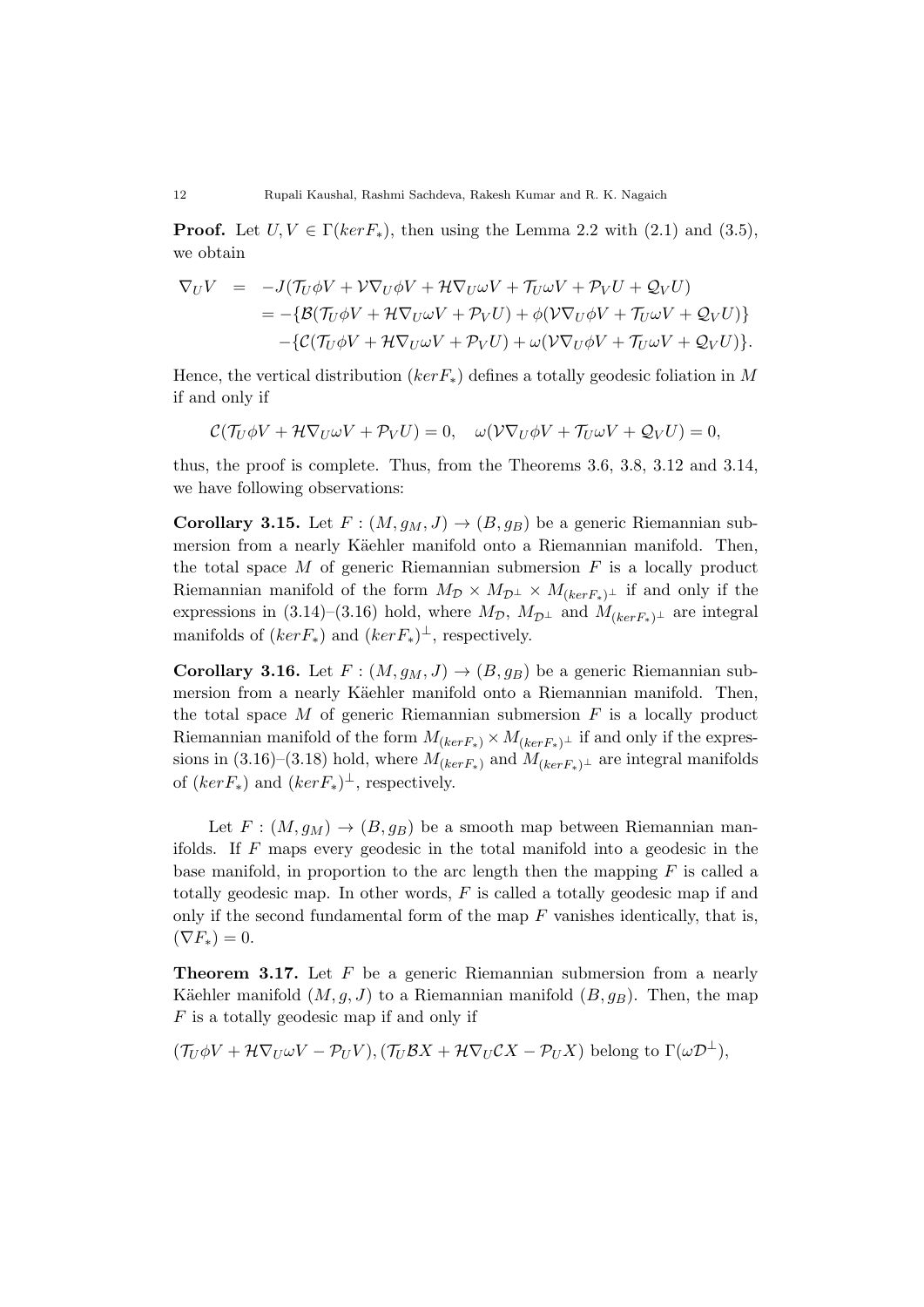and

$$
(\mathcal{V}\nabla_U\phi V + \mathcal{T}_U\omega V - \mathcal{Q}_U V), (\mathcal{V}\nabla_U \mathcal{B}X + \mathcal{T}_U \mathcal{C}X - \mathcal{Q}_U X)
$$
 belong to  $\Gamma(\mathcal{D})$ ,  
for any  $U, V \in \Gamma(ker F_*)$  and  $X, Y \in \Gamma(ker F_*)^{\perp}$ .

**Proof.** From the Lemma 2.1 and (2.5), it is obvious that the second fundamental form  $(\nabla F_*)$  of the Riemannian submersion *F* satisfies  $(\nabla F_*)(X, Y) = 0$ , for any  $X, Y \in \Gamma(ker F_*)^{\perp}$ . Therefore, the generic Riemannian submersion *F* is a totally geodesic map if and only if  $(\nabla F_*)(U, V) = 0$  and  $(\nabla F_*)(U, X) = 0$ , for any  $U, V \in \Gamma(kerF_*)$  and  $X \in \Gamma(kerF_*)^{\perp}$ . From the Lemma 2.1, (2.1) and  $(2.5)$ , we can write

$$
(\nabla F_*)(U, V) = -F_*(\nabla_U V) = F_*(J^2 \nabla_U V)
$$
  
\n
$$
= F_* \{ \mathcal{B} \mathcal{T}_U \phi V + \mathcal{C} \mathcal{T}_U \phi V + \phi \mathcal{V} \nabla_U \phi V + \omega \mathcal{V} \nabla_U \phi V
$$
  
\n
$$
+ \mathcal{B} \mathcal{H} \nabla_U \omega V + \mathcal{C} \mathcal{H} \nabla_U \omega V + \phi \mathcal{T}_U \omega V + \omega \mathcal{T}_U \omega V
$$
  
\n
$$
+ \mathcal{B} \mathcal{P}_V U + \mathcal{C} \mathcal{P}_V U + \phi \mathcal{Q}_V U + \omega \mathcal{Q}_V U \}
$$
  
\n
$$
= F_* \{ \mathcal{C} \mathcal{T}_U \phi V + \omega \mathcal{V} \nabla_U \phi V + \mathcal{C} \mathcal{H} \nabla_U \omega V + \omega \mathcal{T}_U \omega V
$$
  
\n
$$
- \mathcal{C} \mathcal{P}_U V - \omega \mathcal{Q}_U V \}. \tag{3.19}
$$

Hence,  $(\nabla F_*)(U, V) = 0$  if and only if  $C\{\mathcal{T}_U\phi V + \mathcal{H}\nabla_U\omega V - \mathcal{P}_UV\} = 0$  and  $\omega \{V\nabla_U \phi V + \mathcal{T}_U \omega V - \mathcal{Q}_U V\} = 0$ , that is, if and only if  $(\mathcal{T}_U \phi V + \mathcal{H} \nabla_U \omega V - \mathcal{T}_U \nabla_U \omega V)$  $\mathcal{P}_U V$ )  $\in \Gamma(\omega \mathcal{D}^{\perp})$  and  $(\mathcal{V} \nabla_U \phi V + \mathcal{T}_U \omega V - \mathcal{Q}_U V) \in \Gamma(\mathcal{D})$ .

It is known that the second fundamental form of the map is symmetric then analogous to above derivation, for  $U \in \Gamma(ker F*)$  and  $X \in \Gamma(ker F*)^{\perp}$ , we obtain

$$
(\nabla F_*)(U, X) = F_* \{ \mathcal{CT}_U \mathcal{B}X + \omega \mathcal{V} \nabla_U \mathcal{B}X + \mathcal{C} \mathcal{H} \nabla_U \mathcal{C}X + \omega \mathcal{T}_U \mathcal{C}X - \mathcal{C} \mathcal{P}_U X - \omega \mathcal{Q}_U X \}.
$$

Hence,  $(\nabla F_*)(U, X) = 0$ , if and only if,  $(\mathcal{T}_U \mathcal{B} X + \mathcal{H} \nabla_U \mathcal{C} X - \mathcal{P}_U X) \in \Gamma(\omega \mathcal{D}^{\perp})$ and  $(\mathcal{V}\nabla_U\mathcal{B}X + \mathcal{T}_U\mathcal{C}X - \mathcal{Q}_U X) \in \Gamma(\mathcal{D})$ . Thus, the proof is complete.

**Corollary 3.18.** Using (2.5) and the symmetry of the second fundamental form of *F*, it follows that

$$
g_B((\nabla F_*)(U, V), F_*X) = -g_B(F_*\nabla_U V, F_*X) = -g_B(F_*\mathcal{H}\nabla_U V, F_*X)
$$
  
= 
$$
-g_M(\mathcal{T}_U V, X),
$$
 (3.20)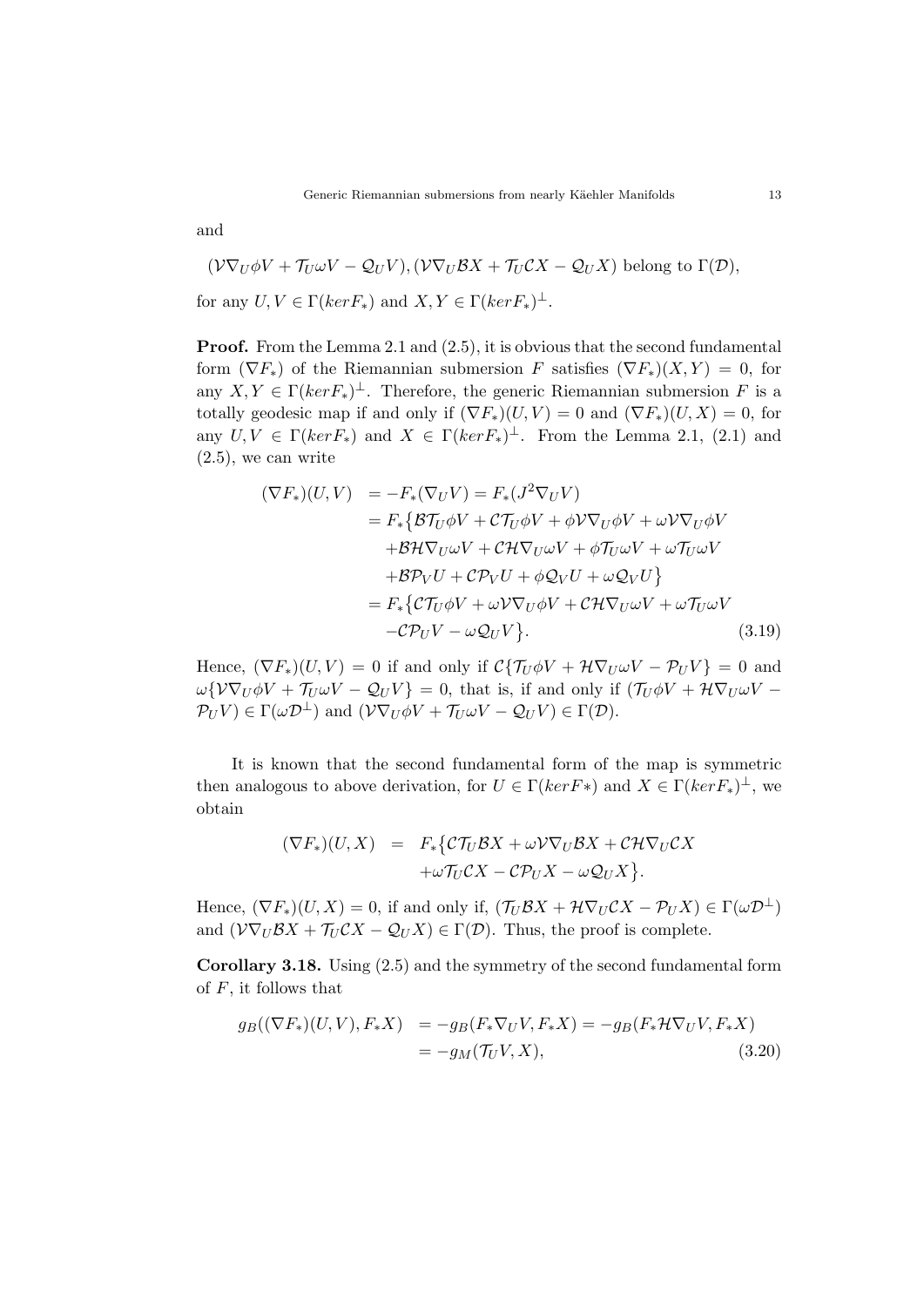and

$$
g_B((\nabla F_*)(U, X), F_*Y) = -g_B(F_*\nabla_X U, F_*Y) = -g_B(F_*\mathcal{H}\nabla_X U, F_*Y)
$$
  
= 
$$
-g_M(\mathcal{A}_X U, Y) = g_M(\mathcal{A}_X Y, U).
$$
 (3.21)

This implies that *F* is a totally geodesic map if and only if  $T_U V = 0$  and  $\mathcal{A}_X Y = 0$ , for any  $U, V \in \Gamma(ker F_*)$  and  $X, Y \in \Gamma(ker F_*)^{\perp}$ .

**Theorem 3.19.** Let  $F : (M, g_M, J) \rightarrow (B, g_B)$  be a generic Riemannian submersion from a nearly Käehler manifold onto a Riemannian manifold. Then  $\phi$  is parallel with respect to  $\nabla$  if and only if  $Q_U V = T_U \omega V - \mathcal{B} T_U V$ , for any  $U, V \in \Gamma(ker F_{*})$ .

**Proof.** For  $U, V, W \in \Gamma(kerF_*)$  and  $X \in \Gamma(kerF_*)^{\perp}$ , it is easy to see that  $g_M(\mathcal{T}_U X, V) = -g_M(X, \mathcal{T}_U V)$  then from (3.7), it follows that

$$
g_M((\nabla_U \phi)W, V) = g_M(J\mathcal{T}_U W, V) + g_M(\omega W, \mathcal{T}_U V) + g_M(\mathcal{Q}_U W, V).
$$

Since  $g_M(\mathcal{Q}_U W, V) = -g_M(W, \mathcal{Q}_U V)$  then last expression becomes

$$
g_M((\nabla_U \phi)W, V) = g_M(W, \mathcal{T}_U \omega V) - g_M(W, \mathcal{B} \mathcal{T}_U V) - g_M(W, \mathcal{Q}_U V),
$$

this completes the proof.

**Theorem 3.20.** Let  $F : (M, g_M, J) \rightarrow (B, g_B)$  be a generic Riemannian submersion from a nearly Käehler manifold onto a Riemannian manifold. Then *ω* is parallel with respect to  $∇$  if and only if  $P_U X = T_U C X - φ T_U X$ , for any  $U \in \Gamma(ker F_*)$  and  $X \in \Gamma(ker F_*)^{\perp}$ .

**Proof.** Let  $U, V \in \Gamma(ker F_*)$  and  $X \in \Gamma(ker F_*)^{\perp}$  then from (3.8), we have

$$
g_M((\nabla_U \omega)V, X) = -g_M(\mathcal{T}_U V, \mathcal{C} X) + g_M(\phi V, \mathcal{T}_U X) + g_M(\mathcal{P}_U V, X).
$$

This further implies

$$
g_M((\nabla_U \omega)V, X) = g_M(V, \mathcal{T}_U \mathcal{C} X) - g_M(V, \phi \mathcal{T}_U X) - g_M(V, \mathcal{P}_U X),
$$

this completes the proof.

Analogously, we can derive the following assertions.

**Theorem 3.21.** Let  $F : (M, g_M, J) \rightarrow (B, g_B)$  be a generic Riemannian submersion from a nearly Käehler manifold onto a Riemannian manifold. Then *B* is parallel with respect to  $\nabla$  if and only if  $Q_U V = T_U \phi V - C T_U V$ , for any  $U, V \in \Gamma(ker F_{*})$ .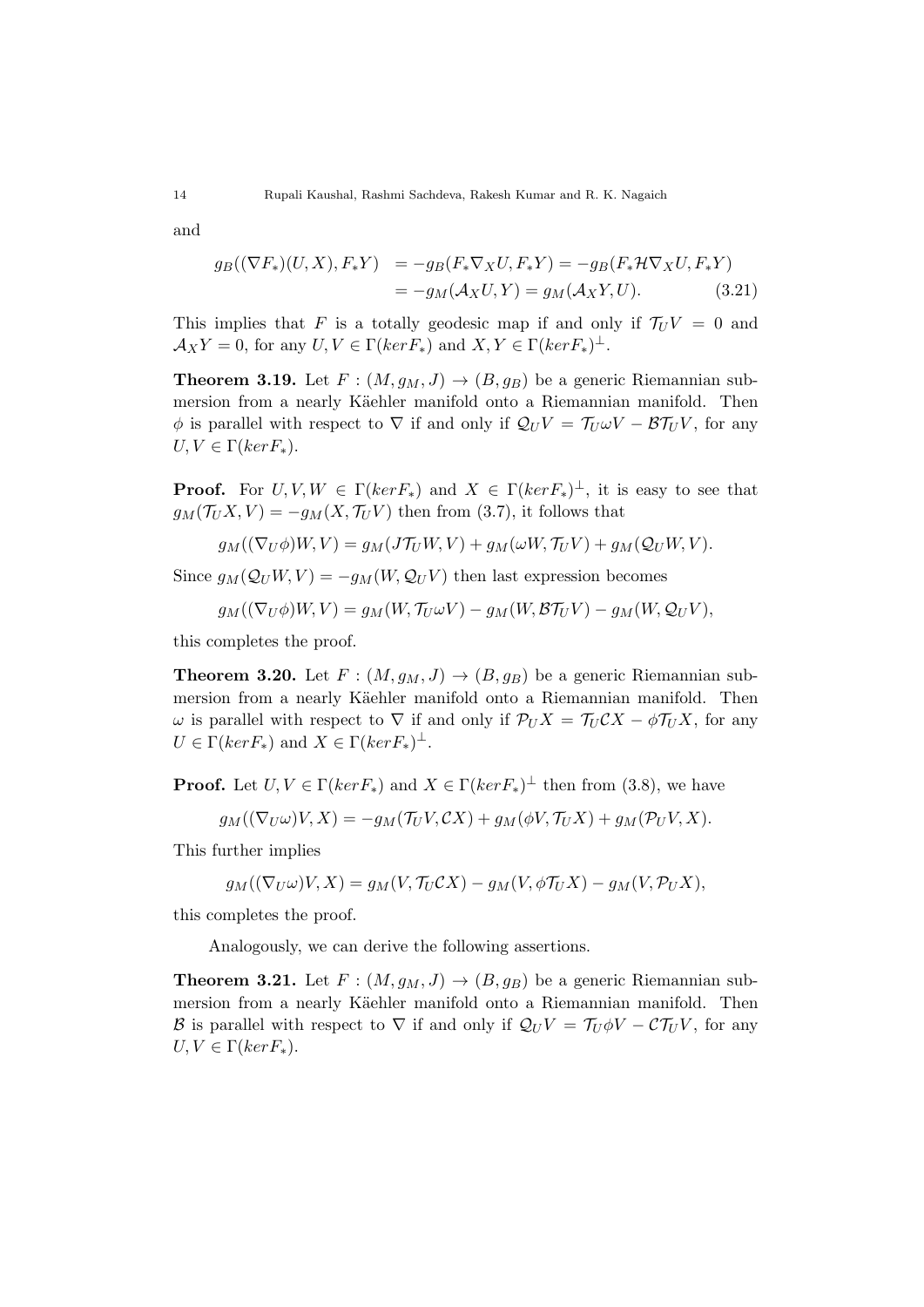**Theorem 3.22.** Let  $F : (M, g_M, J) \rightarrow (B, g_B)$  be a generic Riemannian submersion from a nearly Käehler manifold onto a Riemannian manifold. Then *C* is parallel with respect to  $\nabla$  if and only if  $\mathcal{P}_U X = \mathcal{T}_U \mathcal{B} X - \omega \mathcal{T}_U X$ , for any  $U \in \Gamma(ker F_*)$  and  $X \in \Gamma(ker F_*)^{\perp}$ .

**Theorem 3.23.** Let  $F : (M, g_M, J) \rightarrow (B, g_B)$  be a generic Riemannian submersion from a nearly Käehler manifold onto a Riemannian manifold. If  $\omega$  is parallel with respect to *∇* then

$$
\mathcal{T}_{\phi U} \phi U = -\mathcal{T}_U \mathcal{B} \omega U - \mathcal{T}_U U - 2\mathcal{P}_U \phi U, \qquad (3.22)
$$

for any  $U \in \Gamma(ker F_*)$ .

**Proof.** Let  $\omega$  be parallel with respect to  $\nabla$  then from (3.8), we have

$$
\mathcal{C}\mathcal{T}_U V + \mathcal{P}_U V = \mathcal{T}_U \phi V,
$$

for any  $U, V \in \Gamma(ker F_{*})$ . Interchange the role of  $U, V$  and then subtract the resulting equation from the last equation and further on using (2.3), we obtain

$$
2\mathcal{P}_U V = \mathcal{T}_U \phi V - \mathcal{T}_V \phi U.
$$

Furthermore, on substituting *V* as  $\phi U$  and then using the Lemma 3.2 (ii), the assertion follows.

Now, we recall that a Riemannian submersion  $F : (M, g_M) \rightarrow (B, g_B)$ between Riemannian manifolds is called a Riemannian submersion with totally umbilical fibers if

$$
\mathcal{T}_U V = H^{\star} g_M(U, V), \tag{3.23}
$$

for  $U, V \in \Gamma(ker F_*)$ , where  $H^*$  is the mean curvature vector of the fibers.

**Theorem 3.24.** Let F be a generic Riemannian submersion with totally umbilical fibers from a nearly Käehler manifold  $(M, g, J)$  onto a Riemannian manifold  $(B, g_B)$ . Then  $H^* \in \Gamma(\omega \mathcal{D}^{\perp})$ .

**Proof.** Let  $U, V \in \Gamma(\mathcal{D})$  then using the Lemma 2.2 with (2.1), (3.3) and (3.4), it follows that

$$
\mathcal{T}_U \phi V + \mathcal{V} \nabla_U \phi V = \mathcal{B} \mathcal{T}_U V + \mathcal{C} \mathcal{T}_U V + \phi \mathcal{V} \nabla_U V + \omega \mathcal{V} \nabla_U V - \mathcal{P}_V U - \mathcal{Q}_V U.
$$

Take scalar product of last expression with  $X \in \Gamma(\mu)$  and using (3.23), we get

$$
g_M(U, \phi V)g_M(H^*, X) = -g_M(U, V)g_M(H^*, CX) + g_M(\mathcal{P}_U V, X). \tag{3.24}
$$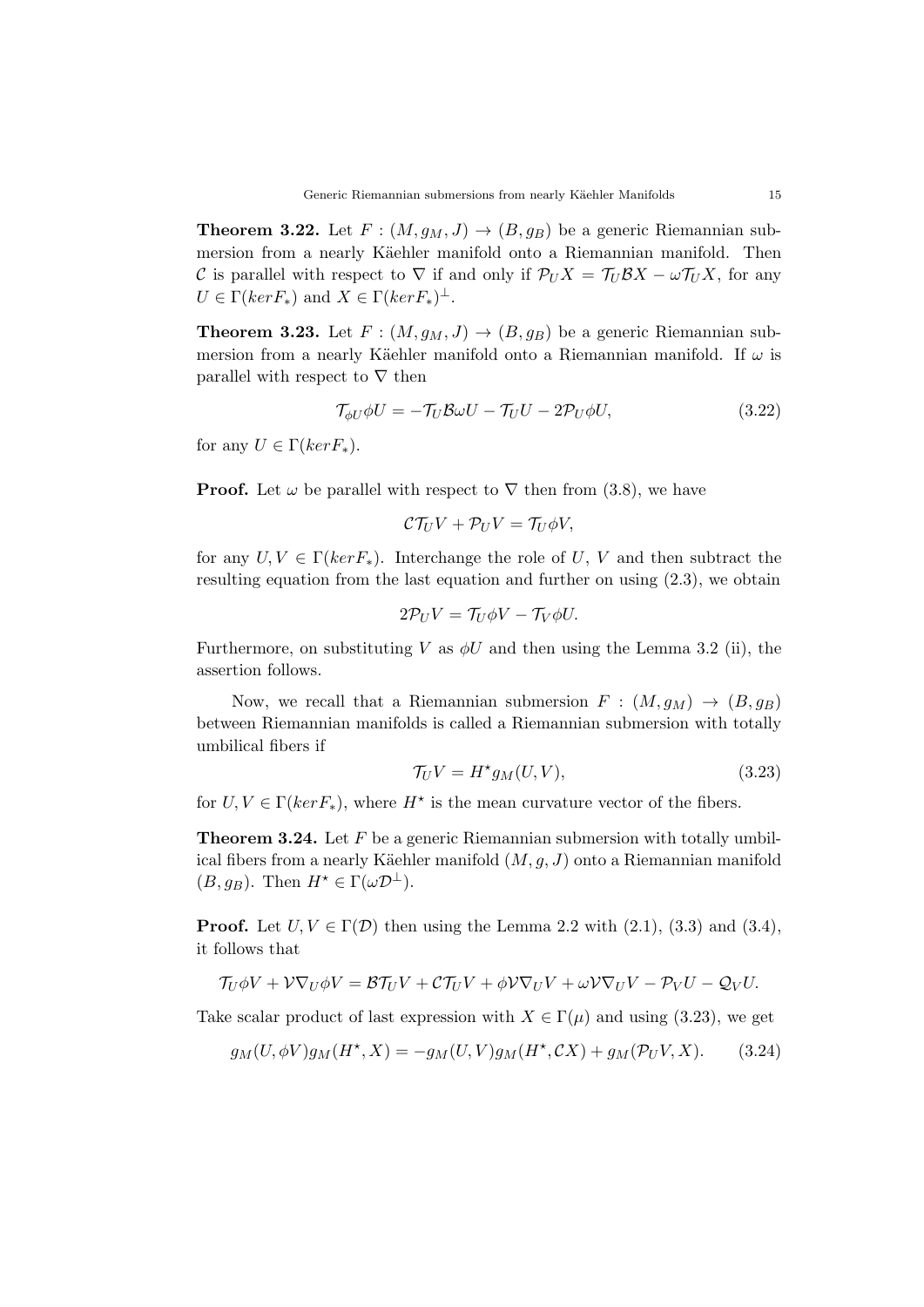Interchange the role of *U*, *V* and then on adding the resulting expression with  $(3.24)$ , it follows that  $g_M(U, V)g_M(H^{\star}, CX) = 0$ , further, the non-degeneracy of  $Γ(D)$  and  $Γ(μ)$  implies that  $H^\star ∈ Γ(ωD^⊥)$ .

**Theorem 3.25.** Let  $F : (M, g_M, J) \rightarrow (B, g_B)$  be a generic Riemannian submersion from a nearly Käehler manifold onto a Riemannian manifold with totally umbilical fibers such that  $\mathcal{P}_U \phi U = 0$ , for any  $U \in \Gamma(ker F_*)$ . If  $\omega$  is parallel with respect to  $\nabla$  then *F* is with totally geodesic fibers.

**Proof.** For any  $U \in \Gamma(\mathcal{D})$ , from (2.1), it follows that

$$
(\nabla_{\phi U} J)U + (\nabla_U J)\phi U = 0.
$$

Further, from the Lemma 2.2 with (3.3)–(3.5) and the hypothesis  $\mathcal{P}_U \phi U = 0$ , we obtain

$$
\mathcal{T}_{\phi U}\phi U + \mathcal{V}\nabla_{\phi U}\phi U - \mathcal{B}\mathcal{T}_{\phi U}U - \mathcal{C}\mathcal{T}_{\phi U}U - \phi\mathcal{V}\nabla_{\phi U}U - \omega\mathcal{V}\nabla_{\phi U}U + \mathcal{Q}_{U}\phi U = 0.
$$

Since  $\omega$  is parallel with respect to  $\nabla$  then for any  $U \in \Gamma(\mathcal{D})$ , from (3.9), we have  $\omega V \nabla_{\phi U} U = 0$  and using (3.22) in the last expression, we get

$$
-\mathcal{T}_U U + \mathcal{V}\nabla_{\phi U}\phi U - \mathcal{B}\mathcal{T}_{\phi U}U - \mathcal{C}\mathcal{T}_{\phi U}U - \phi\mathcal{V}\nabla_{\phi U}U + \mathcal{Q}_U\phi U = 0.
$$

On taking scalar product of the last expression with  $X \in \Gamma(\omega(\mathcal{D}^{\perp}))$ , we get  $g_M(\mathcal{T}_U U, X) = 0$ . Fibers of the submersion *F* are totally umbilical therefore, we have  $g_M(U, U)g_M(H^*, X) = 0$ , then non-degeneracy of  $(ker F_*)$  and  $\omega(\mathcal{D}^{\perp})$ gives  $H^* = 0$ , this completes the proof.

**Theorem 3.26.** Let  $F : (M, g_M, J) \rightarrow (B, g_B)$  be a generic Riemannian submersion from a nearly Käehler manifold onto a Riemannian manifold. Then M is a locally twisted product manifold of the form  $M_{(kerF_*)^\perp} \times_f M_{(kerF_*)}$  if and only if

$$
\mathcal{A}_X \mathcal{B}Y + \mathcal{H} \nabla_X \mathcal{C}Y - \mathcal{P}_X Y \in \Gamma(\mu), \quad \mathcal{V} \nabla_X \mathcal{B}Y + \mathcal{A}_X \mathcal{C}Y - \mathcal{Q}_X Y = 0,
$$

$$
\mathcal{T}_U JX = -g_M(X, \mathcal{T}_U U) ||U||^{-2} JU - J \nabla_U X,
$$

for any  $U, V \in \Gamma(ker F_*)$  and  $X \in \Gamma(ker F_*)^{\perp}$ .

**Proof.** Let  $U, V \in \Gamma(ker F_*)$  and  $X \in \Gamma(ker F_*)^{\perp}$  then from (2.1), we have

$$
g_M(\nabla_U V, X) = -g_M(JV, \nabla_U JX - (\nabla_U J)X).
$$

Further, from the Lemma 2.2, we get

$$
g_M(\nabla_U V, X) = -g_M(JV, \mathcal{T}_U \mathcal{B} X + \mathcal{V} \nabla_U \mathcal{B} X + \mathcal{H} \nabla_U \mathcal{C} X + \mathcal{T}_U \mathcal{C} X - \mathcal{P}_U X - \mathcal{Q}_U X),
$$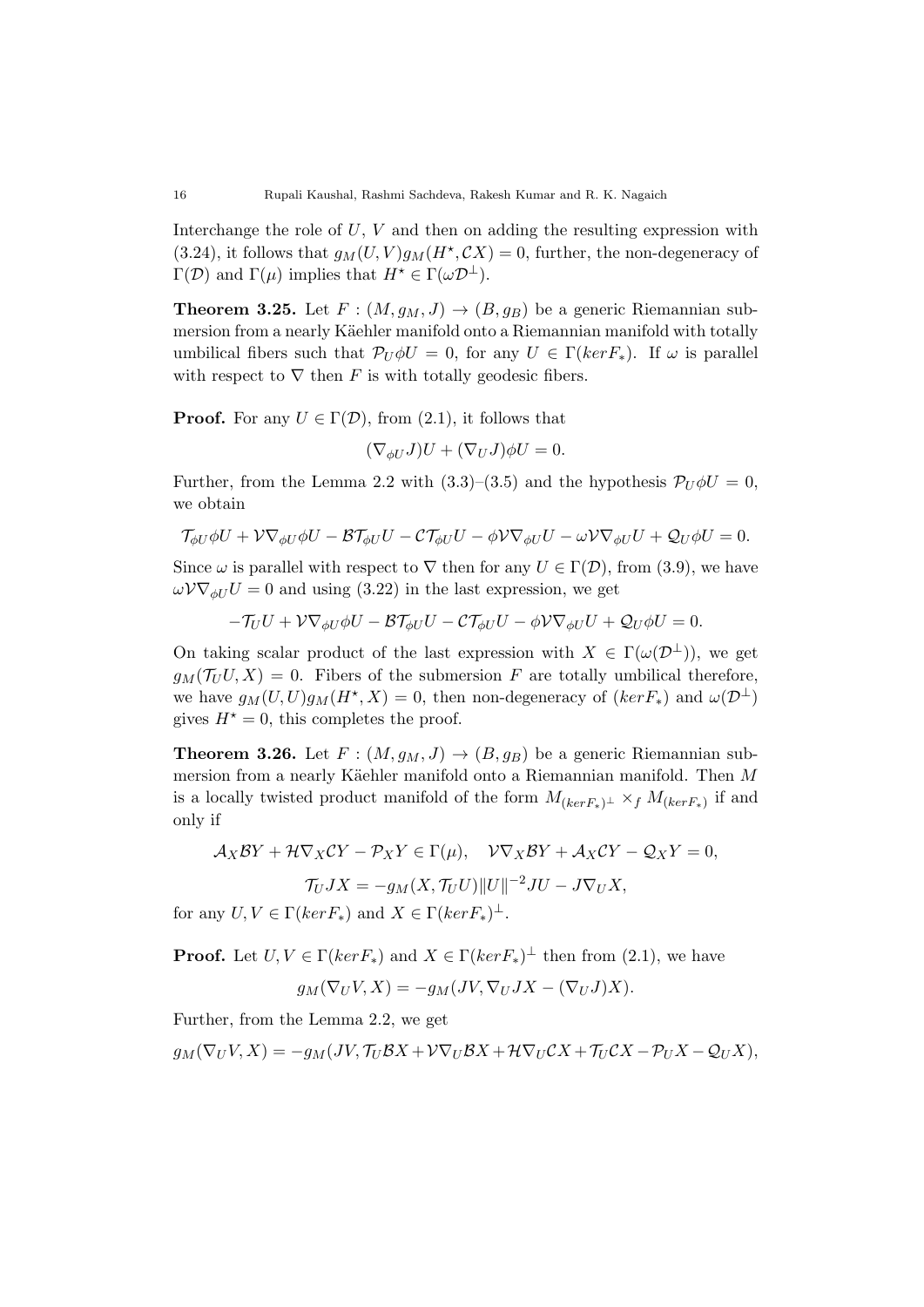this implies that  $(ker F<sub>*</sub>)$  is totally umbilical if and only if

$$
\mathcal{T}_U \mathcal{B} X + \mathcal{V} \nabla_U \mathcal{B} X + \mathcal{H} \nabla_U \mathcal{C} X + \mathcal{T}_U \mathcal{C} X - \mathcal{P}_U X - \mathcal{Q}_U X = -X(\lambda) JU,
$$

where  $\lambda$  is some function on M. Then by straightforward calculations, we obtain  $X(\lambda) = g_M(X, \mathcal{T}_U U) ||U||^{-2}$  and hence

$$
\mathcal{T}_U JX = -g_M(X, \mathcal{T}_U U) ||U||^{-2} JU - J\nabla_U X.
$$

Thus, the proof follows form the Theorem 3.10 and Theorem 3.12.

It is well known that if a nearly Käehler manifold M is of constant holomorphic sectional curvature  $c(m)$  at every point  $m \in M$  then the Riemannian curvature tensor of *M* is of the form [19]

$$
R(X,Y,Z,W) = \frac{c(m)}{4} \Big\{ g_M(X,W) g_M(Y,Z) - g_M(X,Z) g_M(Y,W) + g_M(X,JW) g_M(Y,JZ) - g_M(X,JZ) g_M(Y,JW) - 2g_M(X,JY) g_M(Z,JW) \Big\} + \frac{1}{4} \Big\{ g_M((\nabla_X J)W,(\nabla_Y J)Z) - g_M((\nabla_X J)Z,(\nabla_Y J)W) - 2g_M((\nabla_X J)Y,(\nabla_Z J)W) \Big\},
$$
(3.25)

for any vector fields *X, Y, Z, W* on *M*.

Now, we recall following result from [7] for later use.

**Theorem 3.27.** Let  $M$  be a nearly Käehler manifold. Then  $M$  has (pointwise) constant type if and only if there exists a smooth function  $\alpha$  on  $M$  such that

$$
\|(\nabla_X J)Y\|^2 = \alpha \{ \|X\|^2 \|Y\|^2 - g_M(X, Y)^2 - g_M(X, JY)^2 \},\tag{3.26}
$$

for any vector fields *X, Y* on *M*. Furthermore, *M* has global constant type if and only if (3.26) holds with a constant function  $\alpha$ . In this case  $\alpha$  is called the constant type of *M*.

**Theorem 3.28.** Let  $F : (M, g_M, J) \rightarrow (B, g_B)$  be a generic Riemannian submersion from a nearly Käehler manifold onto a Riemannian manifold such that *M* is with constant holomorphic sectional curvature *c* and with constant type  $\alpha$ . If the distribution  $D$  is integrable and the submersion  $F$  is with totally umbilical fibers then  $c = \alpha$ .

**Proof.** For a nearly Käehler manifold *M*, it is known that  $(\nabla_U J)(JV) = -J$  $((\nabla_U J)V)$ , for any vector fields *U* and *V* on *M*. Using this fact for  $U \in \Gamma(\mathcal{D})$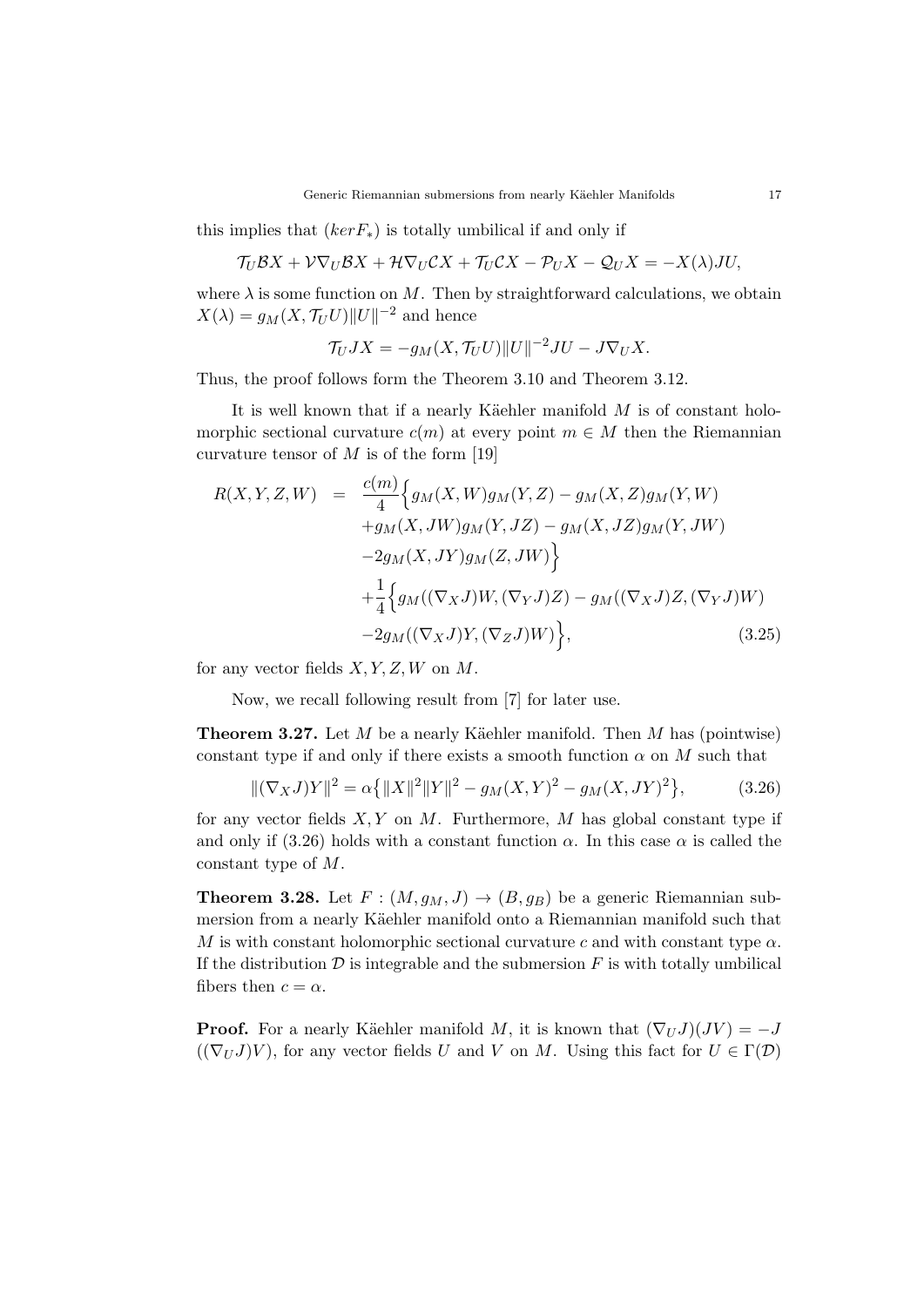and  $V \in \Gamma(\mathcal{D}^{\perp})$  with (3.25), we derive

$$
g_M(R(U, \phi U)V, \omega V) = -\frac{c}{2}g_M(U, U)g_M(V, V) + \frac{1}{2} ||(\nabla_U J)V||^2.
$$
 (3.27)

From [10], it is known that

$$
g_M(R(U,V)W,X) = g_M((\nabla_V \mathcal{T})_U W,X) - g_M((\nabla_U \mathcal{T})_V W,X),\tag{3.28}
$$

for any  $U, V, W \in \Gamma(ker F_*)$  and  $X \in \Gamma(ker F_*)^{\perp}$ . Hence, from (3.28), we have

$$
g_M(R(U, \phi U)V, \omega V) = g_M(\nabla_{\phi U} \mathcal{T}_U V - \mathcal{T}_{\nabla_{\phi U} U} V - \mathcal{T}_U \nabla_{\phi U} V, \omega V) -g_M(\nabla_U \mathcal{T}_{\phi U} V - \mathcal{T}_{\nabla_U \phi U} V - \mathcal{T}_{\phi U} \nabla_U V, \omega V)(3.29)
$$

Since submersion *F* is with totally umbilical fibers therefore  $\mathcal{T}_U V = 0$ ,  $\mathcal{T}_{\phi U} V = 0$ and using the fact the  $\mathcal T$  is symmetric, (3.29) becomes

$$
g_M(R(U, \phi U)V, \omega V) = g_M(\mathcal{T}_{[U, \phi U]}V, \omega V) - g_M(\nabla_U V, \mathcal{T}_{\phi U} \omega V) + g_M(\nabla_{\phi U}V, \mathcal{T}_{U} \omega V).
$$

Again using the hypothesis that the submersion *F* is with totally umbilical fibers therefore  $\mathcal{T}_{\phi U} \omega V = 0$  and  $\mathcal{T}_{U} \omega V = 0$ , therefore last expression becomes  $g_M(R(U, \phi U)V, \omega V) = g_M([U, \phi U], V)g_M(H^*, \omega V)$ , as the distribution  $\mathcal D$  is integrable, then we obtain

$$
g_M(R(U, \phi U)V, \omega V) = 0.
$$
\n(3.30)

Hence from (3.27) and (3.30), we have  $cg_M(U, U)g_M(V, V) = ||(\nabla_U J)V||^2$ , thus on using (3.26), proof is complete.

**Theorem 3.29.** Let  $F : (M, g_M, J) \rightarrow (B, g_B)$  be a generic Riemannian submersion from a nearly Käehler manifold onto a Riemannian manifold. Then F is a harmonic map if and only if

$$
\nabla_{e_i} e_i^\star = \nabla_{e_i^\star} e_i, \quad (\mathcal{T}_{E_j} \phi E_j + \mathcal{H} \nabla_{E_j} \omega E_j) \in \Gamma(\omega \mathcal{D}^\perp),
$$

and

$$
(\mathcal{V}\nabla_{E_j}\phi E_j+\mathcal{T}_{E_j}\omega E_j)\in\Gamma(\mathcal{D}),
$$

for  $\{e_1, \ldots, e_r, e_1^*, \ldots, e_r^*\}$  and  $\{E_1, \ldots, E_k\}$  orthogonal bases of  $\mathcal D$  and  $\mathcal D^{\perp}$ , respectively.

**Proof.** It is known that the distribution  $\mathcal{D}$  is  $\phi$ −invariant therefore take  ${e_1, \ldots, e_r, e_1^{\star}, \ldots, e_r^{\star}}$  as an orthogonal basis of *D*, where  $e_i^{\star} = Je_i = \phi e_i$ , for  $i \in \{1, \ldots, r\}$  and let  $\{E_1, \ldots, E_k\}$  be an orthogonal basis of  $\mathcal{D}^{\perp}$ . Moreover, the second fundamental form  $\nabla F_*$  of the Riemannian submersion *F* satisfies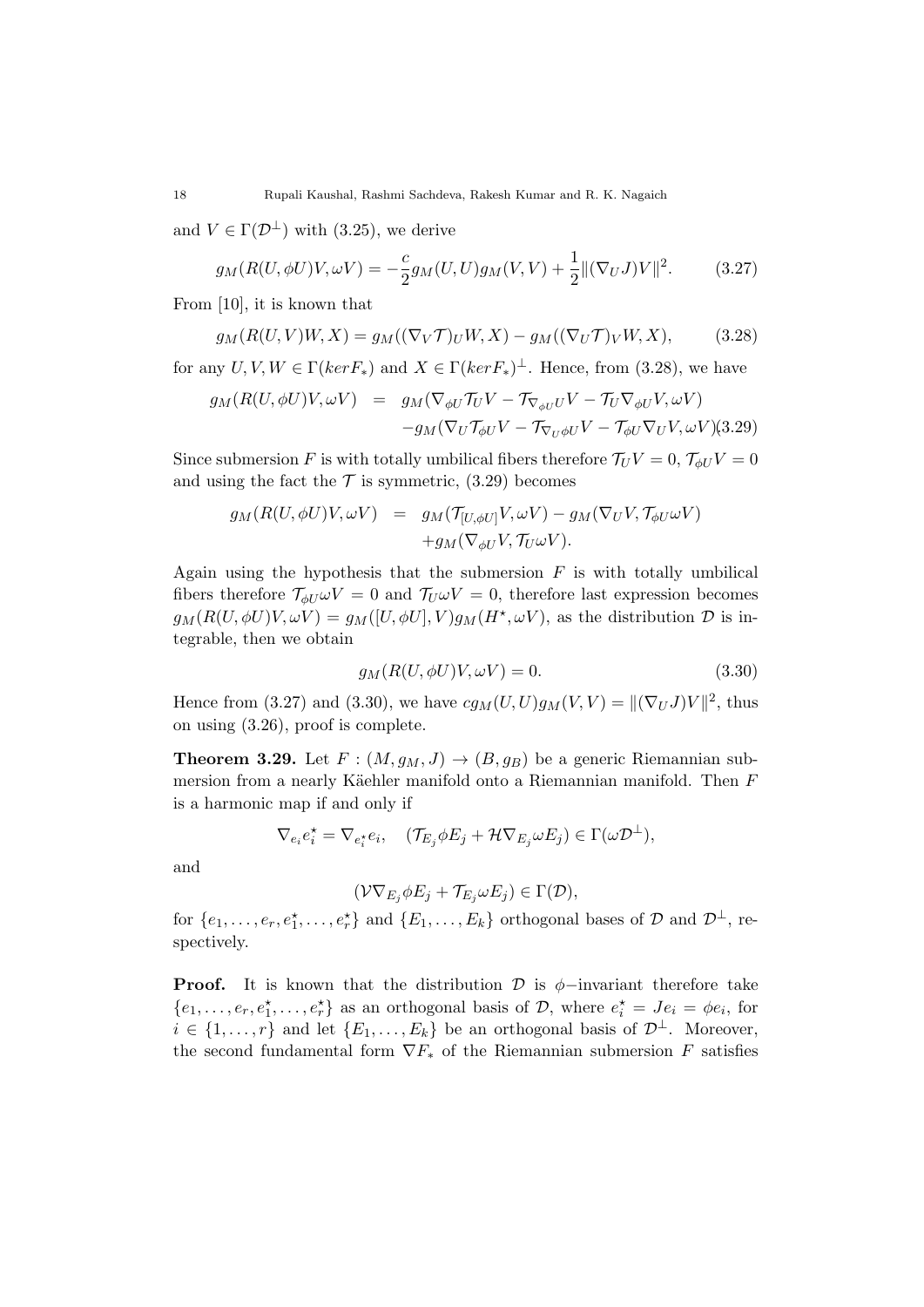$(\nabla F_*)(X, Y) = 0$ , for any  $X, Y \in \Gamma(ker F_*)^{\perp}$ . Hence, the tension field  $\tau(F)$  of *F* is given by

$$
\tau(F) = \sum_{i=1}^r \left\{ (\nabla F_*)(e_i, e_i) + (\nabla F_*)(e_i^*, e_i^*) \right\} + \sum_{j=1}^k (\nabla F_*)(E_j, E_j),
$$

using (3.19), we further derive

$$
\tau(F) = \sum_{i=1}^{r} \left\{ F_*(\mathcal{CT}_{e_i} e_i^* + \omega \mathcal{V} \nabla_{e_i} e_i^*) - F_*(\mathcal{CT}_{e_i^*} e_i + \omega \mathcal{V} \nabla_{e_i^*} e_i) \right\}
$$
  
+ 
$$
\sum_{j=1}^{k} F_*(\mathcal{CT}_{E_j} \phi E_j + \omega \mathcal{V} \nabla_{E_j} \phi E_j + \mathcal{CH} \nabla_{E_j} \omega E_j + \omega \mathcal{TE}_j \omega E_j)
$$
  
= 
$$
\sum_{i=1}^{r} F_*(\omega \mathcal{V} (\nabla_{e_i} e_i^* - \nabla_{e_i^*} e_i)) + \sum_{j=1}^{k} F_*(\mathcal{C}(\mathcal{T}_{E_j} \phi E_j + \mathcal{H} \nabla_{E_j} \omega E_j))
$$
  
+ 
$$
\sum_{j=1}^{k} F_*(\omega (\mathcal{V} \nabla_{E_j} \phi E_j + \mathcal{T}_{E_j} \omega E_j)). \tag{3.31}
$$

Thus, the proof is complete.

#### **REFERENCES**

- [1] Akyol, M. A.: *Generic Riemannian submersions from almost product Riemannian manifolds*, GU J. Sci., 30(3) (2017), 89–100.
- [2] Ali, S. and Fatima, T.: *Anti-invariant Riemannian submersions from nearly K¨aehler manifolds*, Filomat, 27 (2013), 1219–1235.
- [3] Ali, S. and Fatima, T.: *Generic Riemannian submersions*, Tamkang J. Math., 44(4) (2013), 395–409.
- [4] Baird, P. and Wood, J. C.: Harmonic Morphisms Between Riemannian Manifolds, Oxford University Press, London, 2003.
- [5] Chen, B. Y.: *Differential geometry of real submanifolds in Käehler manifold*, Monatsh. Math., 91 (1981), 257–274.
- [6] Fatima, T. and Ali, S.: *Submersions of generic submanifolds of a Käehler manifold*, Arab J. Math. Sci., 20(1) (2014), 119–131.
- [7] Gray, A.: *Nearly Käehler manifolds*, J. Differential Geom., 6 (1970), 283-309.
- [8] Gray, A. and Hervella, M.: *The sixteen classes of almost Hermitian manifolds and their linear invariants*, Ann. Mat. Pura Appl., 123 (1980), 35–58.
- [9] Kaushal, R., Sachdeva, R., Kumar, R. and Nagaich, R. K.: *Semi-invariant Riemannian submersions from nearly Käehler manifolds*, Int. J. Geom. Methods Mod. Phys., 17(7) (2020), 1–15.
- [10] O' Neill, B.: *The Fundamental equations of submersion*, Michigan Math. J., 13 (1966), 459–469.